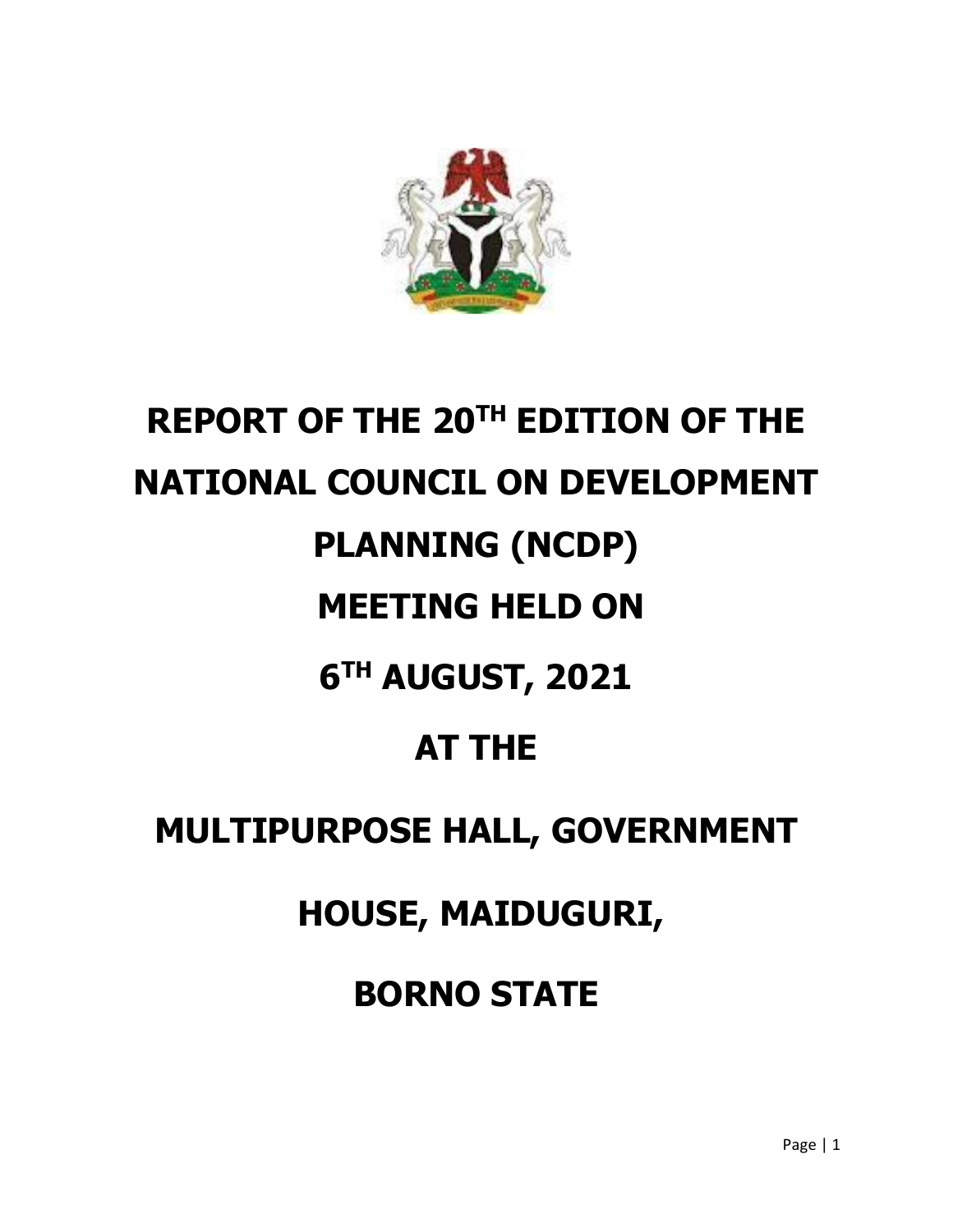# **1.0 INTRODUCTION**

1.1 The 20<sup>th</sup> edition of the National Council on Development Planning (NCDP) meeting was held on Friday 5<sup>th</sup> August, 2021 at the Multipurpose Hall, Government House, Maiduguri, Borno State with the theme: **"Managing the Nigerian Economy for Sustainable Development in a Challenging Environment**". The meeting which was chaired by the Honourable Minister of State, Budget and National Planning had in attendance the Honourable Minister of Finance, Budget and National Planning, Permanent Secretary, Budget and National Planning, 4 Hon. Commissioners and 12 State Permanent Secretaries representing their Hon. Commissioners. Others in attendance included representatives of the Nigeria Governors' Forum, Private Sector, Academia, Development Partners, Federal MDAs, media and civil society organization (CSOs).

# **2.0 BREAKFAST SESSION**

2.1 A Working Breakfast Session of Honourable Minister of State, Budget and National Planning with State Honourable Commissioners of Economic Planning and critical Key Stakeholders was held antecedent of the NCDP meeting as an avenue to interact on issues of mutual economic interest. The Honourable Commissioner of Finance, Budget and Economic Planning, Borno State welcomed members to the session and wished all delegates fruitful deliberation.

# **Motivational Talk by the Special Adviser (SA) to Borno State Governor on Humanitarian Issues and Monitoring & Evaluation**

2.2 The SA to the Executive Governor of Borno State, presented a motivational talk to the delegates. She bemoaned the challenging environment under which the country operates given the over-whelming insecurity situation across the nation that had been debilitating the socio-economic well-being of the citizenry. She itemized the imperative over-all planning role and the way forward as follows:

- i. The need to discover the root cause of the current problems in order to find appropriate redress mechanisms;
- ii. The need to ensure robust, all-inclusive and strategic planning across all tiers of Government for impactful change on the citizens;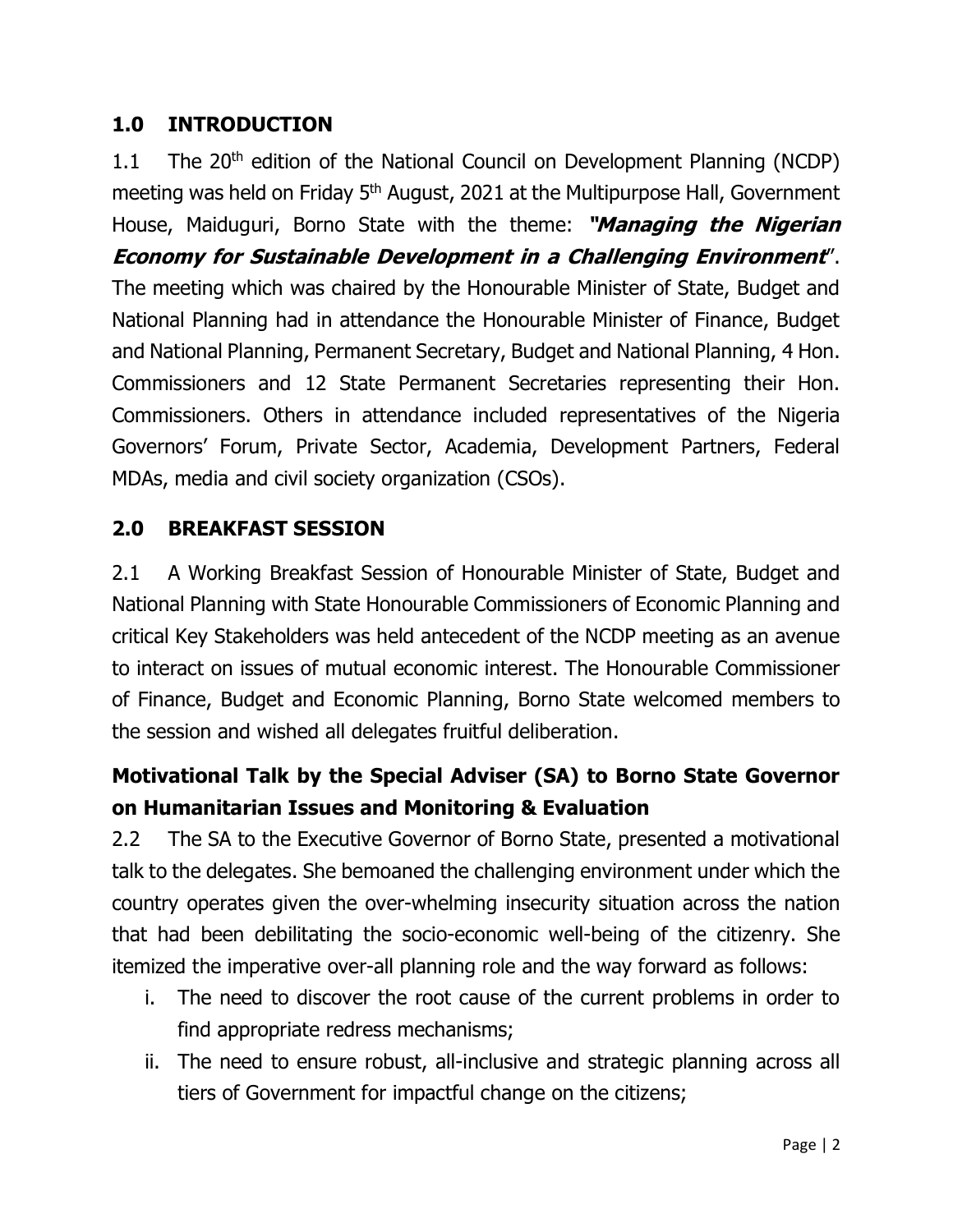- iii. The need to think outside the box, strategize and act differently in a positive direction to ensure positive outcome;
- iv. The need for an overall Human Capital Development (HCD) to achieve learning, re-learning and e-learning among planners; and
- v. The need to build confidence in people as well as ensure humancentredness for motivational purposes.

2.3 Concluding, she advocated for social re-orientation of the general populace to mitigate the prevailing humanitarian challenges and solicited for functional implementation framework across all levels of Government.

#### **Remarks by Permanent Secretary, Ministry of Budget and National Planning, Abuja**

2.4 In her remarks, the Permanent Secretary, Budget and National Planning reemphasized on the importance of planning as the key strategy towards achieving meaningful development especially as it affects planning coordination. Speaking further, she informed the delegates of her role as an Ambassador of the Global Food System Summit and re-iterated the importance of food security. She enjoined all the State Actors to ensure well balanced nutrition and encouraged mechanized farming in all States of the Federation and the FCT to enhance job creation and food security to boost the economy. She disclosed that the overarching impact of food security on all 17 Sustainable Development Goals (SDGs) made it imperative for Government at all levels to embrace it and ensure its successful implementation across board. Concluding, she decried the low turn-out of State Commissioners to the event and anticipated for an improved attendance at subsequent meetings.

#### **Remarks by the Honourable Minister of State, Budget and National Planning, Abuja**

2.5 The Honourable Minister of State, Budget and National Planning, in his remarks, stated that the major problem in Nigeria at the moment was the inability of the citizens to think well and comprehend their thoughts. He further disclosed that the internet had made information more accessible and as such implored Nigerians to take advantage of such opportunities to seek solutions to societal problems. Speaking further, he enjoined participants to imbibe the character of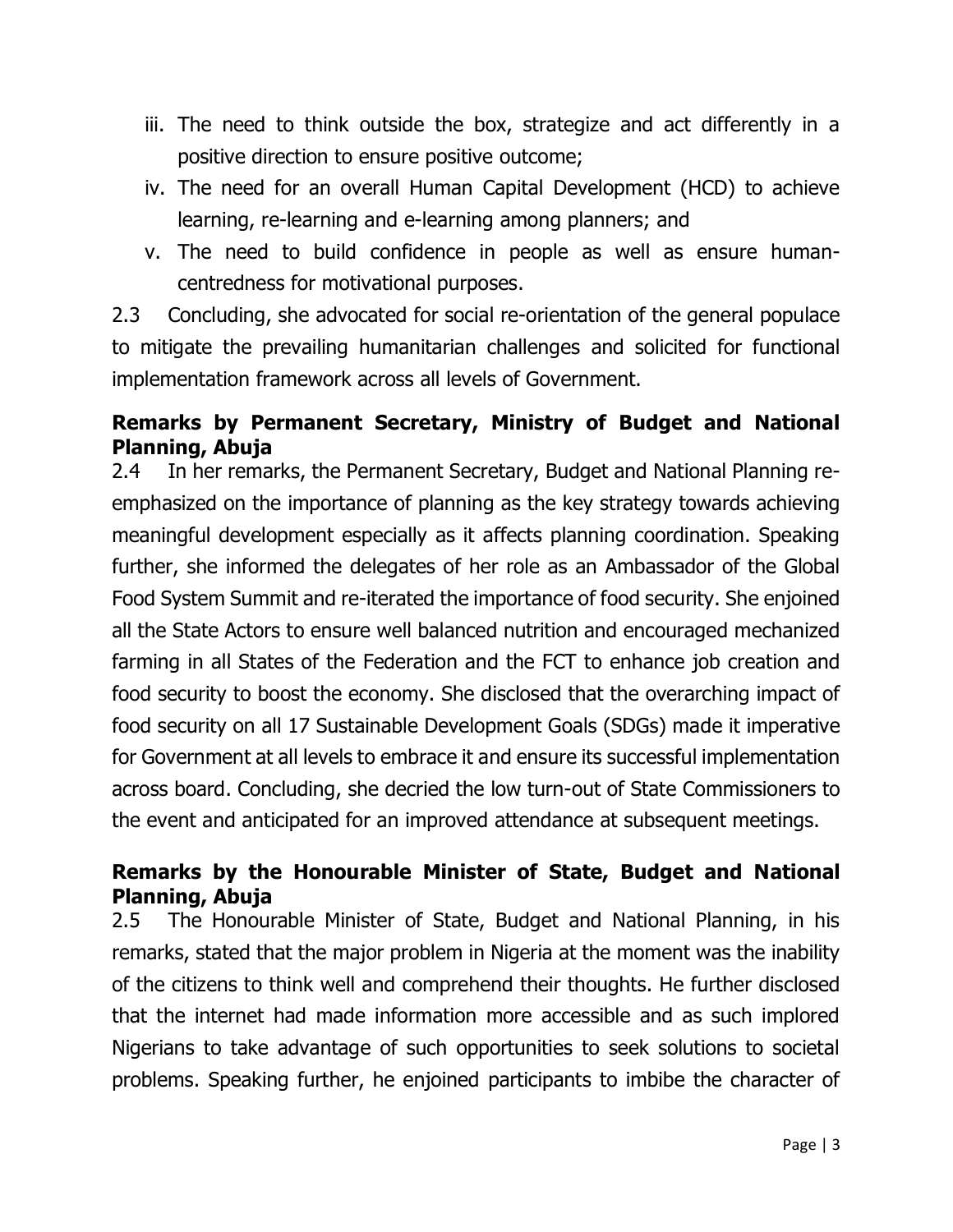thinking outside the box which according to him brings about right solutions to certain peculiar situations. He further advised participants to adopt daily target/goal setting and prioritize their daily tasks for achievable objectives in their respective work endeavours.

2.6 On the state of the nation's economy, the Honourable Minister informed the meeting that the economy had been diversified in the last five (5) years and no longer depends on oil as was the case in the past. He disclosed that currently, oil only contributes about 45% to the nation's GDP as against 80% recorded in the past years. He attributed the GDP growth success to an improved performance on the non-oil sector of the economy.

2.7 Continuing, he noted that data was key for effective decision making and as such indulged participants to ensure collation and judicious use of credible data. According to him, inadequate/inaccurate data makes it difficult to determine how much the nation was committing to different sectors of the economy. He called on Commissioners of Budget and Economic Planning to ensure consistent/timely preparation and submission of their annual budgets to the Budget Office of the Federation (BoF) for proper and effective aggregation before appropriation.

2.8 Concluding, he reiterated the need to address food insecurity which he stated could be attained/achieved through provision of infrastructure to address postharvest losses; provision of good road network for easy access to markets by rural dwellers/farmers; provision of off-grid alternative power in rural areas; as well as other basic infrastructures such as solar system deployment that would discourage rural-urban migration. He re-emphasized the fact that agriculture should be seen as the life-wire of any growing economy and as such should be treated accordingly.

# **3.0 Introductory Remarks by the Honourable Commissioner for Finance and Economic Planning, Borno State**

3.1 In his introductory remarks, the Honourable Commissioner for Finance and Economic Planning, Borno State welcomed delegates to the NCDP meeting which was aimed at assisting policy makers and managers in drafting qualitative development plans to guide and promote economic growth and development of the country. He stated that despite the security challenges faced by the country,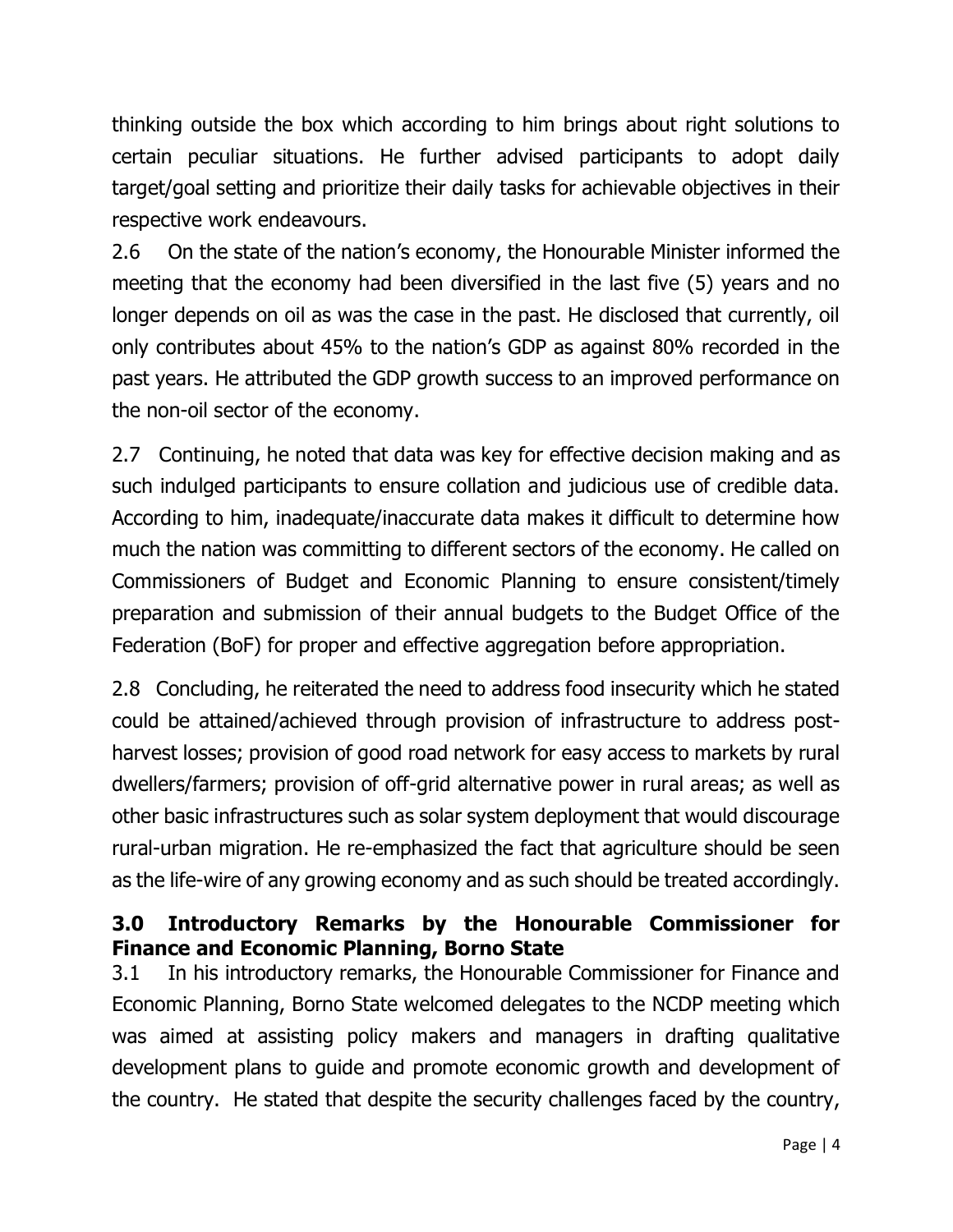the people of Borno State remained hospitable to all irrespective of political, religious, and ethnic affiliations.

3.2 He commended the choice of the theme for the meeting, "Managing the Nigerian Economy for Sustainable Development in a Challenging Environment'' and described it as being of particular interest to virtually all policy makers and managers in all spheres of the national economy. He stated that the theme focused on addressing insecurity, health, humanitarian, economic and development planning challenges facing the country and emphasised the need to extensively deliberate on them to proffer realistic ways of mitigating and managing the crises. 3.3 Concluding, he expressed optimism that at the end of the meeting, a well thought out communique detailing comprehensive challenges and actionable recommendations for overcoming them would be produced.

#### **4.0 Goodwill Messages**

# **4.1 Goodwill Message by the Permanent Secretary, Federal Ministry of Aviation**

4.1.1 In his goodwill message, the Permanent Secretary, Federal Ministry of Aviation, Engr. Hassan Musa welcomed participants to Borno State and appreciated the Governor of Borno State, Professor Babagana Zulum and the Federal Ministry of Finance, Budget and National Planning for choosing Borno State as the host for the 20<sup>th</sup> edition of NCDP meeting despite the security situation.

4.1.2 Concluding, he commended the Governor for the numerous achievements and transformations going on in all sectors in the state within a short period of time and wished the delegates a fruitful deliberation.

#### **4.2 Goodwill Message by the Chairman, Network of Civil Society Organizations in Borno State and North East**

4.2.1 In his goodwill message, Ambassador Ahmed Shehu, Chairman of the Network of the Civil Society Organisations in Borno State and North East thanked the organizers of the event for recognising CSOs and inviting them to be part of the meeting. He appreciated the Governor for the robust partnership and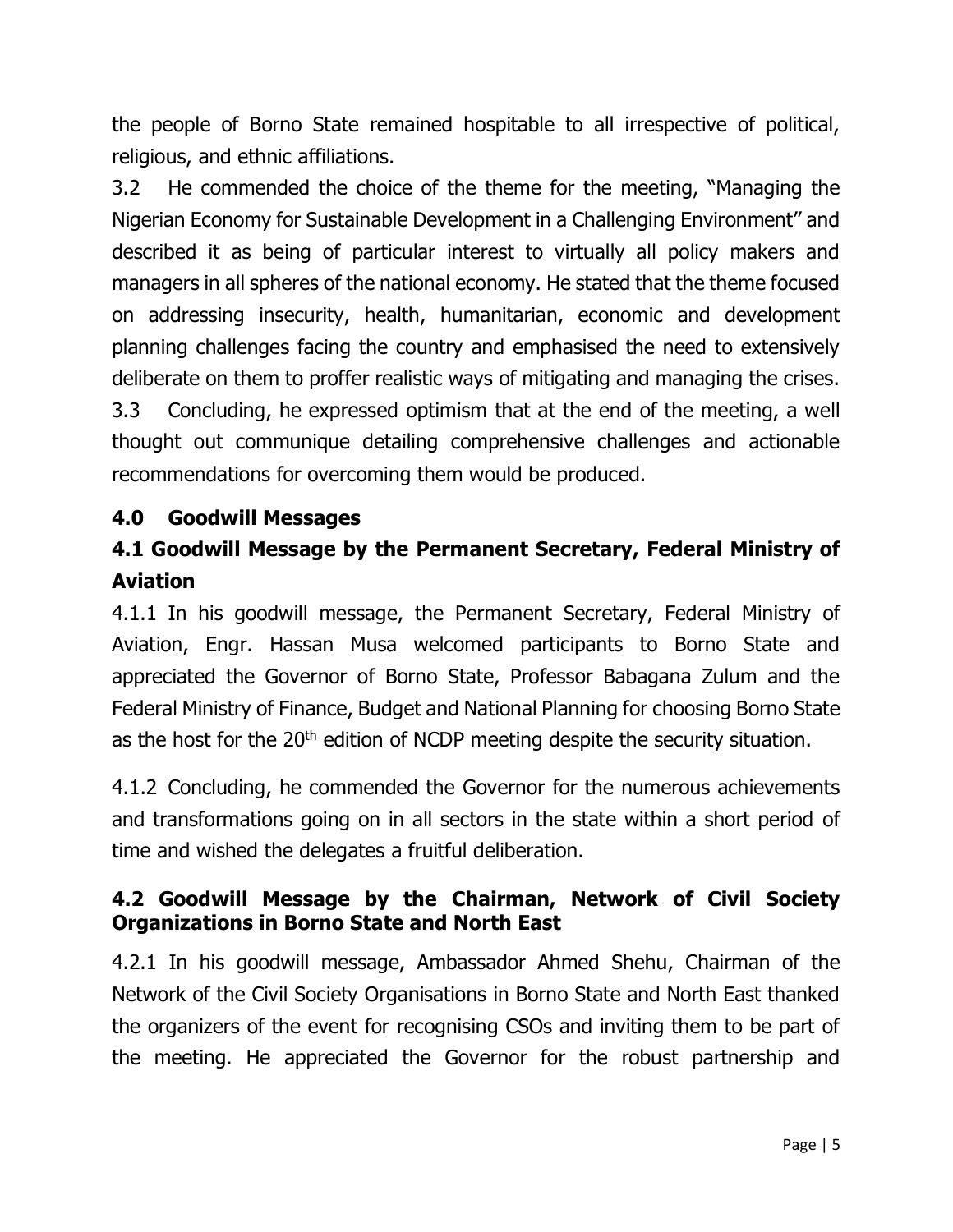collaboration between the CSOs and the Government of Borno State to alleviate the sufferings of the victims of insurgency in the State.

4.2.2 Speaking further, he said that Borno State had witnessed a lot of transformations under the leadership of Governor Babagana Zulum and advised the delegates to publicize the good works of the Governor by inviting investors to invest in the state. Concluding, he wished the delegates a fruitful deliberation.

# **4.3 Goodwill Message by the UN Resident and Humanitarian Coordinator**

4.3.1 In his goodwill message, the UN Resident and Humanitarian Coordinator, Mr. Edward Kallon expressed his delight for being part of the opening ceremony of the National Council on Development Planning meeting. He stated that as the country was preparing the Medium-Term Development Plan, the North East region presented a unique set of issues for peace, security and stability in the Lake Chad Basin.

4.3.2 He also stated that for the meeting to hold in Maiduguri was a testament to the resilience and determination of the people and leadership of Borno State and other North East states to put the tragedy of 12 years behind them. He described Professor Babagana Zulum as a symbol of hope, and congratulated him for developing a 25-year Development Framework and a 10-year Strategic Transformation Plan to restore the age-long honour, dignity and prosperity of the State.

4.3.3 He further stated that the crisis in the North East region was a complex emergency and had an intricate web of issues that required the collaboration of different actors in the search for a durable solution. He added that the humanitarian crisis in the North East was dynamic and remained one of the largest in the world.

4.3.4 Reeling out the statistics, he said that at the peak of the crisis in 2017, over 2.2 million people were displaced in Borno, Adamawa and Yobe States, and 303,963 Nigerian refugees were in the neighbouring countries of Cameroon, Chad and Niger. While an estimated 1.9 million people were currently displaced in the BAY States, over 80 per cent of them were living in overcrowded internally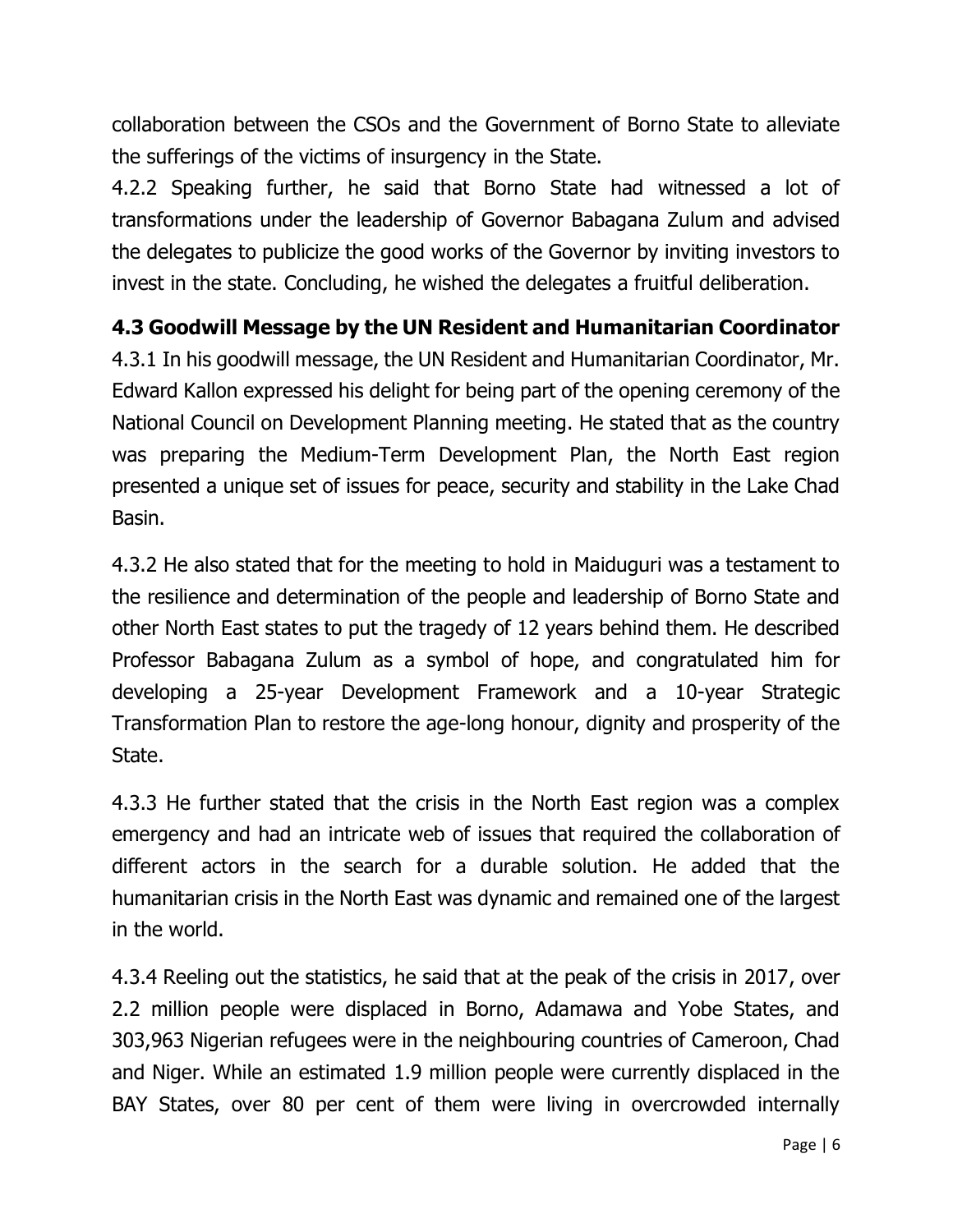displaced persons (IDPs) camps in Borno State. He equally informed that although an estimated 1.6 million people had returned to relatively safer areas, they were still facing new challenges of periodic insecurity with limited access to basic services and livelihood opportunities.

4.3.5 Continuing, he commended the humanitarian community in Nigeria, including the Government, International Non-Governmental Organizations, Civil Societies and the United Nations for alleviating human suffering, averting a famine, and bringing hope to millions of people affected by the conflict. To address humanitarian challenges, he noted that from global best practices, there were no humanitarian solutions to humanitarian problems and that the only solution to the crises in the northeast Nigeria was peace. He recommended a three-pronged approach required to find a lasting solution to the crisis in the northeast Nigeria as: the continuation of the counter-insurgency effort of the Nigerian Armed Forces; the counter- terrorism effort by the Multinational Joint Task Force (MNJTF); and the continuation of the life-saving assistance in pockets of acute humanitarian needs and addressing the root causes of the crisis.

4.3.6 Concluding, he said that though the situation seemed complex and insurmountable, with the collaboration of everyone, Nigeria would go a long way in finding enduring solutions to the immediate and underlying root causes of the crisis.

# **5.0 Opening Address by the Honourable Minister of Finance, Budget and National Planning**

5.1In the opening address, the Honourable Minister of Finance, Budget and National Planning**,** Dr. (Mrs.) Zainab Ahmed welcomed delegates to the meeting and informed them that the meeting was organized by the Federal Ministry of Finance, Budget and National Planning (FMFBNP) in collaboration with the Government of Borno State as a follow-up to the 19th edition which was held in the Federal Capital Territory (FCT), Abuja in March, 2021.

5.2 She stated that the NCDP was a meeting of States' Honourable Commissioners of Budget and Economic Planning organized annually as a platform for Senior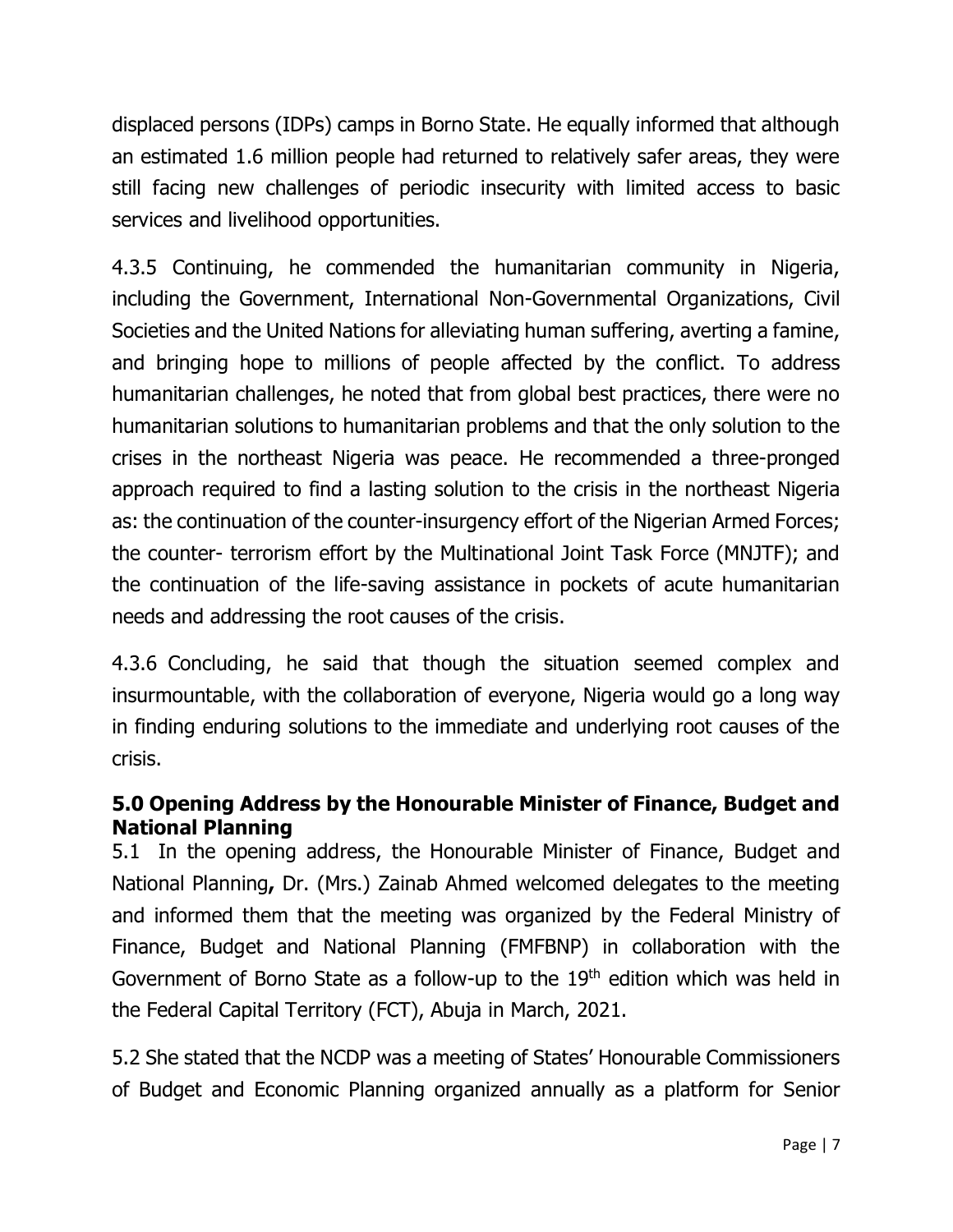Officials of the Federal and State Ministries, representatives of the Organized Private Sector, Development Partners and Civil Society Organizations to engage in technical discussions on contemporary economic policy issues and to come up with effective and functional approaches towards enhancing economic management at both National and Sub-National levels.

5.3 She acknowledged that the theme of the  $20<sup>th</sup>$  NCDP meeting which was "Managing the Nigerian Economy for Sustainable Development in a Challenging Environment" was carefully crafted to address the numerous challenges being faced by Nigeria in recent times. She encouraged the delegates to critically discuss and agree on the best adoptable approaches towards effective management of the nation's economy to ensure equitable economic development across the federation.

5.4 Speaking further, she stated that both the Federal and State Governments must join hands together to build a Nigeria of our dream by ensuring the development of all sectors of the economy that would create wealth and jobs in line with Mr. President's commitment to lift 100 million Nigerians out of poverty in ten years.

5.5 She added that no plan would succeed without the collaboration of the subnational levels and enjoined the states to key into the development plans and economic policies of the Federal Government for overall balanced economic growth and development.

5.6 Concluding, she implored delegates to take full advantage of the meeting and contribute meaningfully to the deliberations in order to actualize the economic aspirations of Nigeria and wished participants fruitful deliberations.

# **6.0 Welcome Address by the Executive Governor of Borno State**

6.1 In his welcome address, the Executive Governor of Borno State, His Excellency, Professor Umar Babagana Zulum welcomed delegates to the NCDP meeting. He commended the Honourable Ministers of Finance, Budget and National Planning for graciously approving the request of Borno State to host the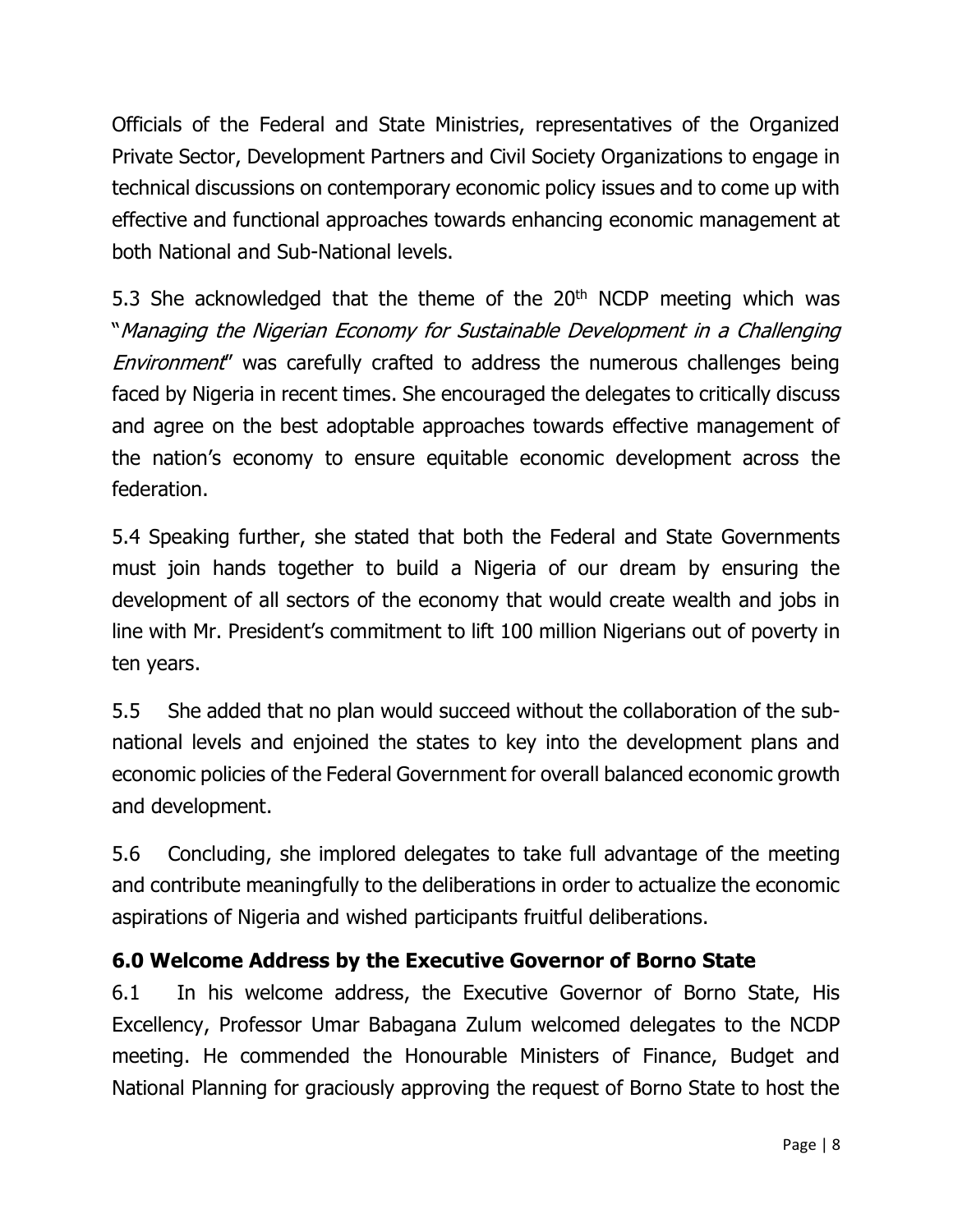meeting and thanked the Local Organizing Committee for working assiduously to ensure the success of the meeting.

6.2 The Governor also commended the organizers of the meeting for the choice of the theme "Managing the Nigerian Economy for Sustainable Development in a Challenging Environment". He stated that no environment had been so challenged in the country than Borno in view of the 13 years of insurgency which was further exacerbated by the Corona Virus Pandemic. He added that holding the meeting in Maiduguri was a demonstration of what President Muhammadu Buhari had achieved in the fight against terrorism and encouraged the sustenance of the tempo for the region to fully return to complete normalcy.

6.3 Speaking further, he stated that Borno State was able to overcome its fiscal challenges by introducing a policy shift aimed at rejuvenating the process of revenue collection and management to ensure transparency and accountability in the use of public resources. He added that some of the mechanisms and strategies put in place were the introduction of Fiscal Sustainability Plan adopted from the Federal Government, repositioning of the Borno State Board of Internal Revenue to boost the Internally Generated Revenue (IGR), implementation of the Treasury Single Account (TSA), automation of all tax administration system in line with the Joint Tax Board to improve the economy of the state, transformation of the Borno State Ministry of Land and Survey to Borno State Geographic Information Service (BOGIS) and enhancing its capacity to collect ground rent and ease the process of land acquisition for both individuals and corporate applicants to encourage business.

6.4 Continuing, the Governor informed that in order to provide dividends of democracy to the people, he constituted a Need Assessment Committee to identify and analyse the needs of the communities in alignment with the 25-Year Development Framework and the 10-Year Strategic Transformation Plan to build a secured, competitive agro-business and sustainable development. He also instituted an annual Town Hall Meeting organized by the Ministry of Finance, Budget and Planning to involve all stakeholders in the budget process.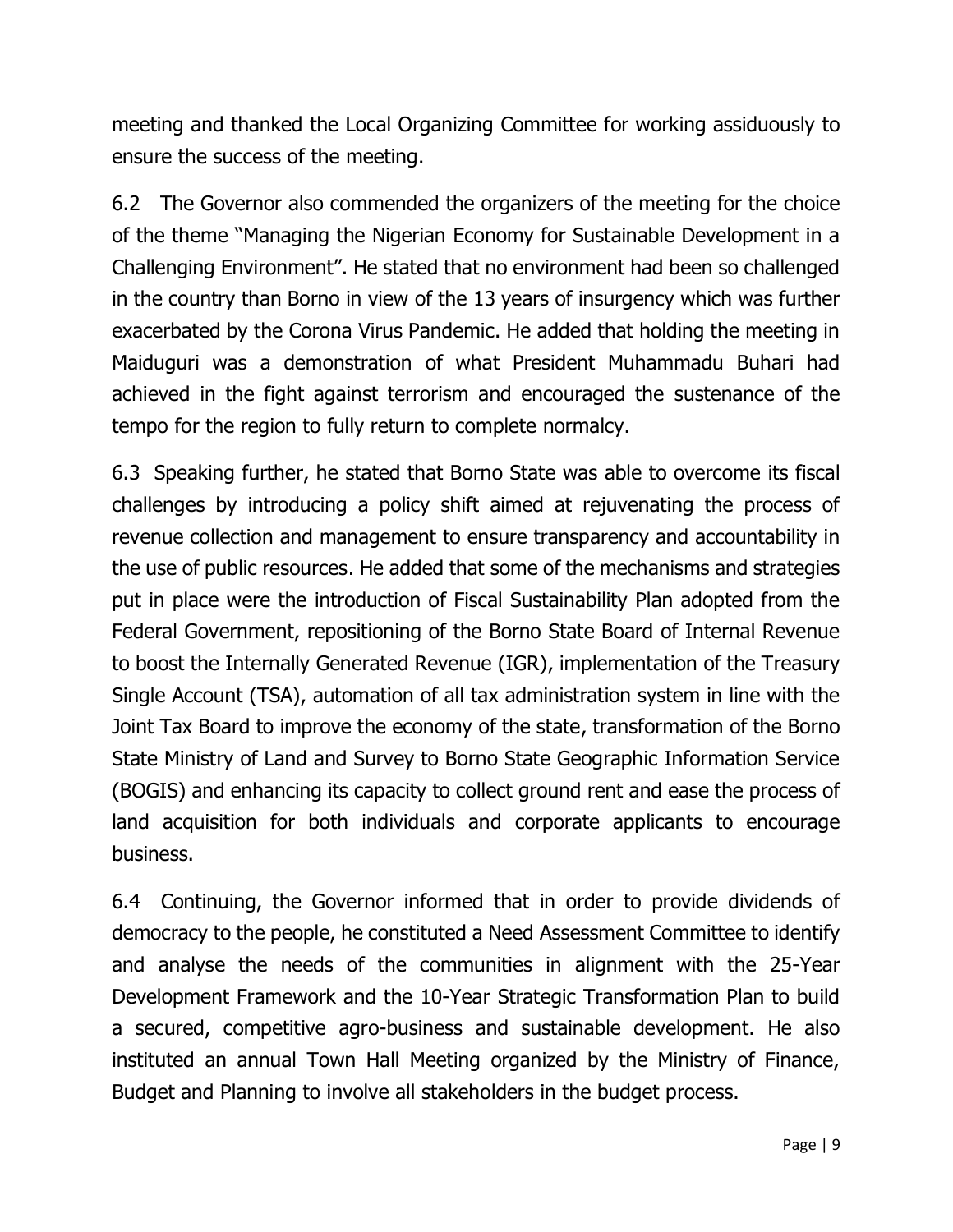6.5 Speaking on the National Council on Development Planning meeting, he said the Council should re-examine how the Federal and State Governments implement projects captured in the budget. He informed that Nigeria was good in preparing Plans but weak in their implementations. He wondered why governments should engage in construction of new projects while the on-going ones had not been completed.

6.6 Concluding, he expressed appreciation to the Development Partners and Federal Ministry of Finance, Budget and National Planning for supporting Borno State in building the 800 Housing Units and many other interventions. He also requested that Borno State should be considered for supplementary budget. He equally commended President Muhammed Buhari for ensuring that peace was returned to the State.

# **7.0 Keynote Address by the Vice President, Federal Republic of Nigeria**

7.1 Delivering the keynote address, His Excellency, the Vice President of the Federal Republic of Nigeria, Prof. Yemi Osinbajo, SAN, GCON expressed appreciation to the Governor and the people of Borno State for the hospitality and support in hosting the 20<sup>th</sup> edition of the Joint Planning Board/ National Council on Development Planning meeting. He thanked the Honourable Minister of Finance, Budget and National Planning and the Honourable Minister of State, Budget and National Planning as well as State Commissioners of Budget and Economic Planning for attending this important meeting in persons. He stated the fact that the meeting was holding in Maiduguri indicated the desire of all participants to support Borno State which over the years has faced security challenges.

7.2 Speaking on the achievements of the present Governor of Borno State, the Vice President stated that the Governor of Borno State and its good people had performed excellently to transform the economy of the State inspite of the security challenges and the limited resources. He confirmed that the development challenges do not rest squarely on paucity of funds as it is generally claimed.

7.3 Commenting on the importance of the meeting, the Vice President stated that the participants present were public service think-tank responsible for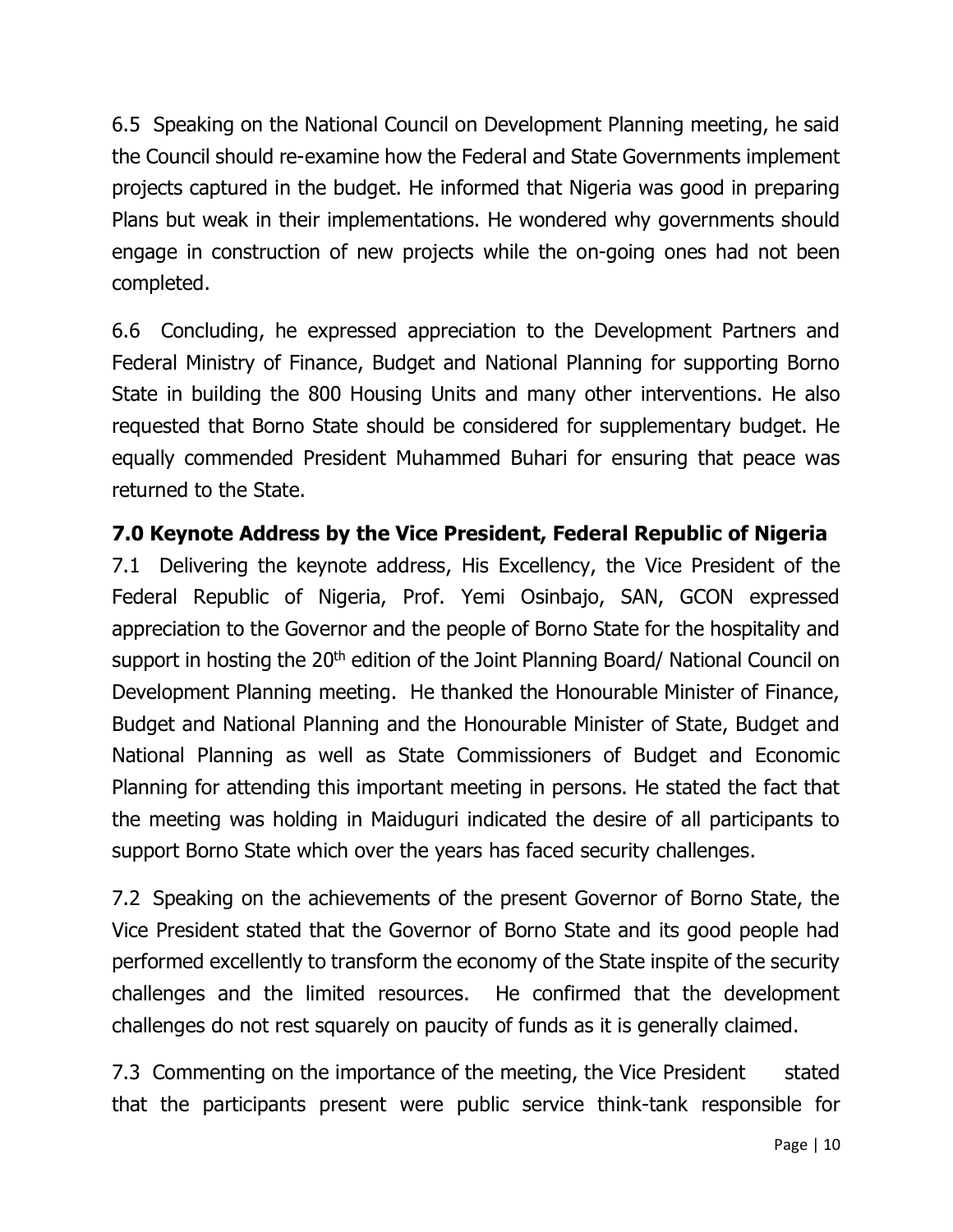planning and proffering appropriate solutions to overcome the multiple development challenges currently facing the nation. He was optimistic that their correct interpretation of critical issues, trends and events that influence socioeconomic outcomes would be crucial.

7.4 The Vice President's address focused on five critical issues namely: COVID-19 Pandemic, Security, Climate Change, Forth Industrial Revolution and the African Continental Free Trade Agreement. Speaking on the consequence of COVID-19 Pandemic, the Vice President enumerated statistics on the prevailing cases of the Pandemic across the country. He cited an example of Lagos State where they had daily average of 6 confirmed deaths which represented 33% increase in fertility rate. He emphasized the need to pay adequate attention to the pandemic by making resources available to procure sufficient quantity of COVID-19 Vaccines and boost capacity to produce the vaccine locally.

7.5 Commenting on the issue of security, he confirmed that the insecurity was having a serious negative impact on food production and investment. He stated that government has taken steps to overhaul the security architecture and approved supplemetaty budget of almost N700 billion dedicated to improving security nationwide. He urged the meeting to come up with implementable policy and advise that would boost effective synergy between the Federal and the States overcoming the security challenges.

7.6 On Climate Change, the Vice President confirmed that though Africa contributed less to global warming, the continent may suffer most it the climate change consequences because the continent lacked the capacity and resources to adopt to the consequences of climate change impact. He confirmed that some of the consequences of the Climate Change were the recent flood heatwaves around the globe and Nigeria inclusive. He stated that the reduction in the use of fossil fuel as a mitigation strategy would negatively affect Nigeria because of the reliance on oil and gas as the major source of revenue and foreign exchange earnings. He called on participants to identify alternative sources of revenue generation and sources of environmentally friendly renewable energy.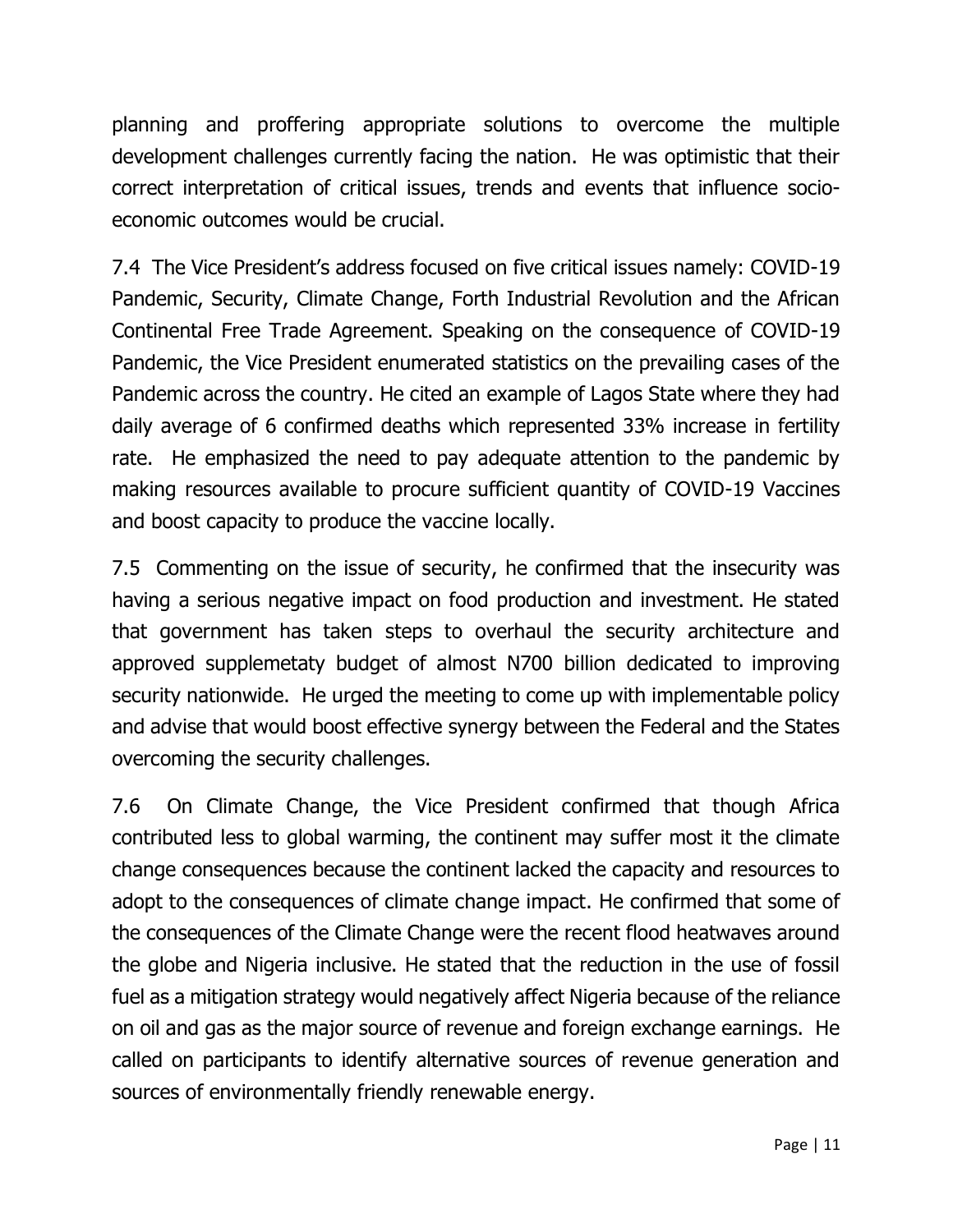7.7 Speaking on the Industrial revolution, the Vice President stated that there was a shift from the use of combustion engines to electric car which had serious implication on the demand of fossil fuel and loss of millions of jobs as well as resource for our industrial development. As Economic Managers, there is the urgent need for detailed and in-depth planning to leapfrog into the digital age and emphasized education as the key determinant. The Vice President also expressed the need for all tiers of government to invest in technology and related broadband infrastructure to support building skills of youth in digital technology. He confirmed that the present administration was working with the African Development Bank to launch the Nigerian Innovation Programme which would cost \$500m to support technology and creative sectors of the economy.

7.8 Commenting on the African Continental Free Trade Agreement, the Vice President stated that while the Free Trade Agreement offered opportunities for our national development and advised that deliberate steps must be taken to take full advantages Agreement paying more and active interest to harness the available opportunities for our various States. He advised that the nation should put in place strategies that would support business that may be affected by the agreement while encouraging those at advantage to take full opportunity to improve on their activities. Speaking further, he stated that States should dedicate Units in their various Planning Ministries to monitor the African Continental Free Trade Agreement to ensure that Nigeria was in abreast with the activities of the agreement. He explained that the on-going investment in infrastructural development would improve our business competitiveness thereby improving our economy. He acknowledged that there was a need for sourcing resources to invest in production, infrastructure, provision of social services and social protection. However, he cautioned that this should not pose an undue burden on businesses in their search for more internally generated revenue and advised to eliminate multiple levies and charges and simplified the exiting lives and ensure that their collection methods were transparent and seamless. He advised the States to support the Federal in ensuring that broadband connectivity was achieved by 2023.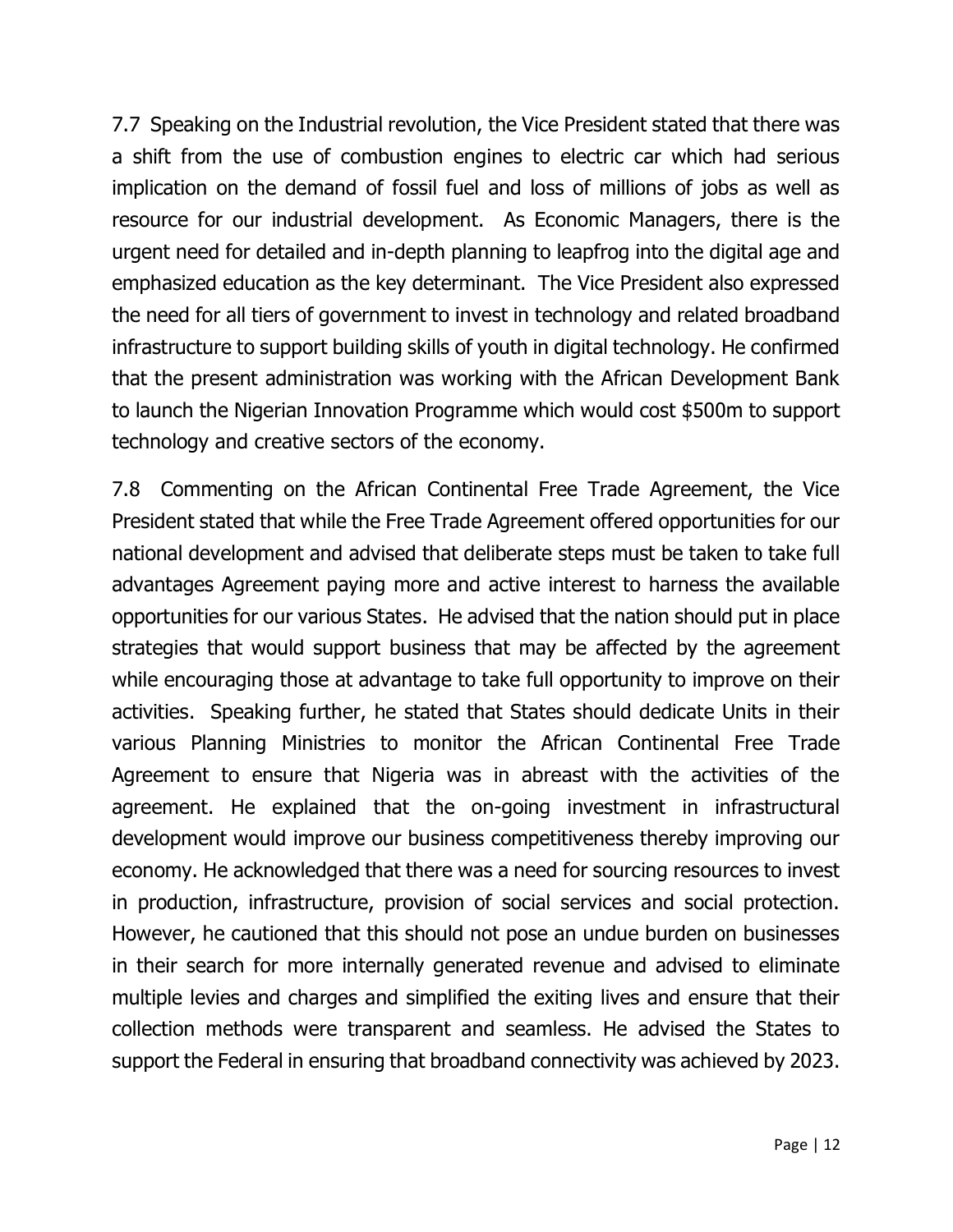7.9 Drawing the attention of participants to the on-going development of the National Development Plan (2021-2025) and the Agenda 2050, he called on the meeting to ensure all the present development challenges should be properly captured in the plans. While emphasizing on the importance of coordination, he advised States to align their programmes to the plans to minimize duplication of efforts and waste. He commended the efforts of the States to have fully participated in the development of the NDP and the Agenda 2050 and advised the States to align their Plans to the national plan in order to guide investment decisions in the public and private sectors. He pledged that the Federal Government was ever ready to offer the needed technical assistance required from the States to develop their respective plans. The need for to generate growth, eradicate poverty, develop our human capital and build up the infrastructural backbone for long time development not be over stressed. He called on all states to work in synergy in achieving the target of lifting 100m Nigerians out of poverty in 10 years.

7.10 Concluding, the Vice President thanked the organizing Committee and other key stakeholders for their efforts to ensure the success of the meetings and wished participants fruitful deliberation while awaiting the outcome of the meeting and declared the meeting open.

#### **8.0 Consideration of the Report of the 19th NCDP Meeting held on 26th March, 2021**

8.1 The Report of the 19<sup>th</sup> NCDP held on 26<sup>th</sup> March, 2021 at the Nigerian Air Force Conference Centre and Suites, Abuja was considered with the following amendments:

i. The Senior Special Adviser to the President on SDGs was omitted on the attendance list and was to be added;

- ii. Page 3, Item 4.2. Replaced word "is" with the word "was"; and
- iii. The Report to be paginated;

8.2 Thereafter, motion for the adoption of the 19<sup>th</sup> NCDP Report, as amended, was moved by the Honourable Commissioner for Economic Planning, Taraba State and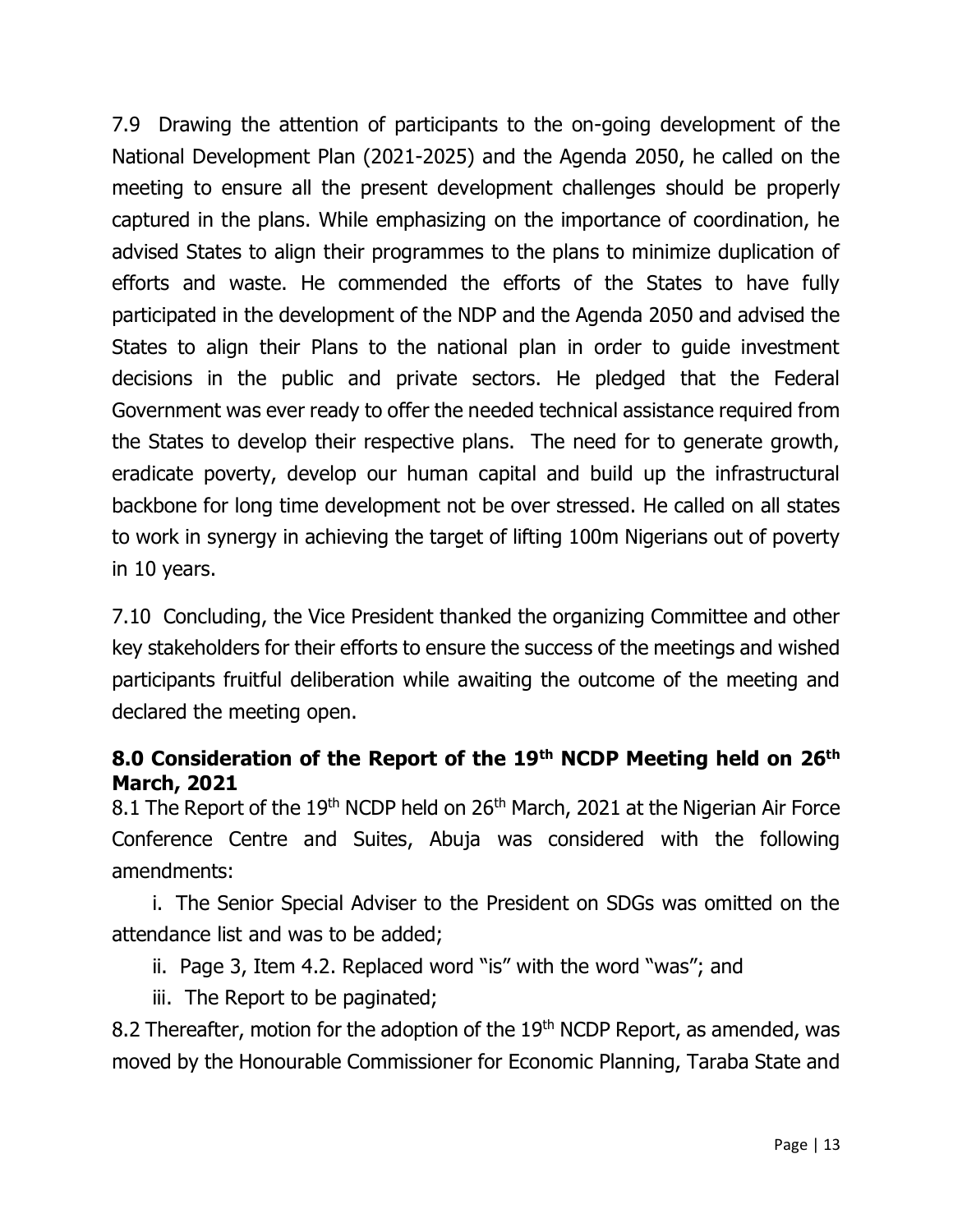seconded by the Honourable Commissioner for Finance and Budget, Adamawa State.

#### **9.0 Matters Arising from the Report of the 19th NCDP Meeting held on 26th March, 2021**

#### **i. The need for the professionalization of the Planning Officer's Cadre both at the National and Sub-Nationals**

#### **Comments/Observations**

9.1 The representative of the Office of the Head of Civil Service of the Federation stated that due to the importance of the Planning Cadre, the Head of Service of the Federation through a Service-Wide Circular in July, 2020 requested for conversion of relevant Federal Civil Servants to the Planning Cadre and that the shortlisted 253 Staff were undergoing a 3-Month training organized by the Nigeria Institute for Social and Economic Research (NISER) in collaboration with the Office of the Head of Service of the Federation and the Centre for Management Development (CMD).

9.2 Also commenting, most of the States Honourable Commissioners at the meeting confirmed that their States had already professionalized and pooled the Planning Cadre, however, suggested for a uniformed structure across the States.

#### **Decision**

9.3 The Honourable Minister of State, Budget and National Planning implored the State Commissioners to come up with a uniform structure which could be presented to NEC and later to FEC for adoption into the Federal Civil Service System.

#### **ii. Establishment of Economic Planning Boards in order to strengthening synergy and serve as a framework for implementation of National Plans**

#### **Comments/Observations**

9.4 Representatives from Adamawa, Enugu, Taraba, and Benue States disclosed that they already had their Economic Planning Boards in place.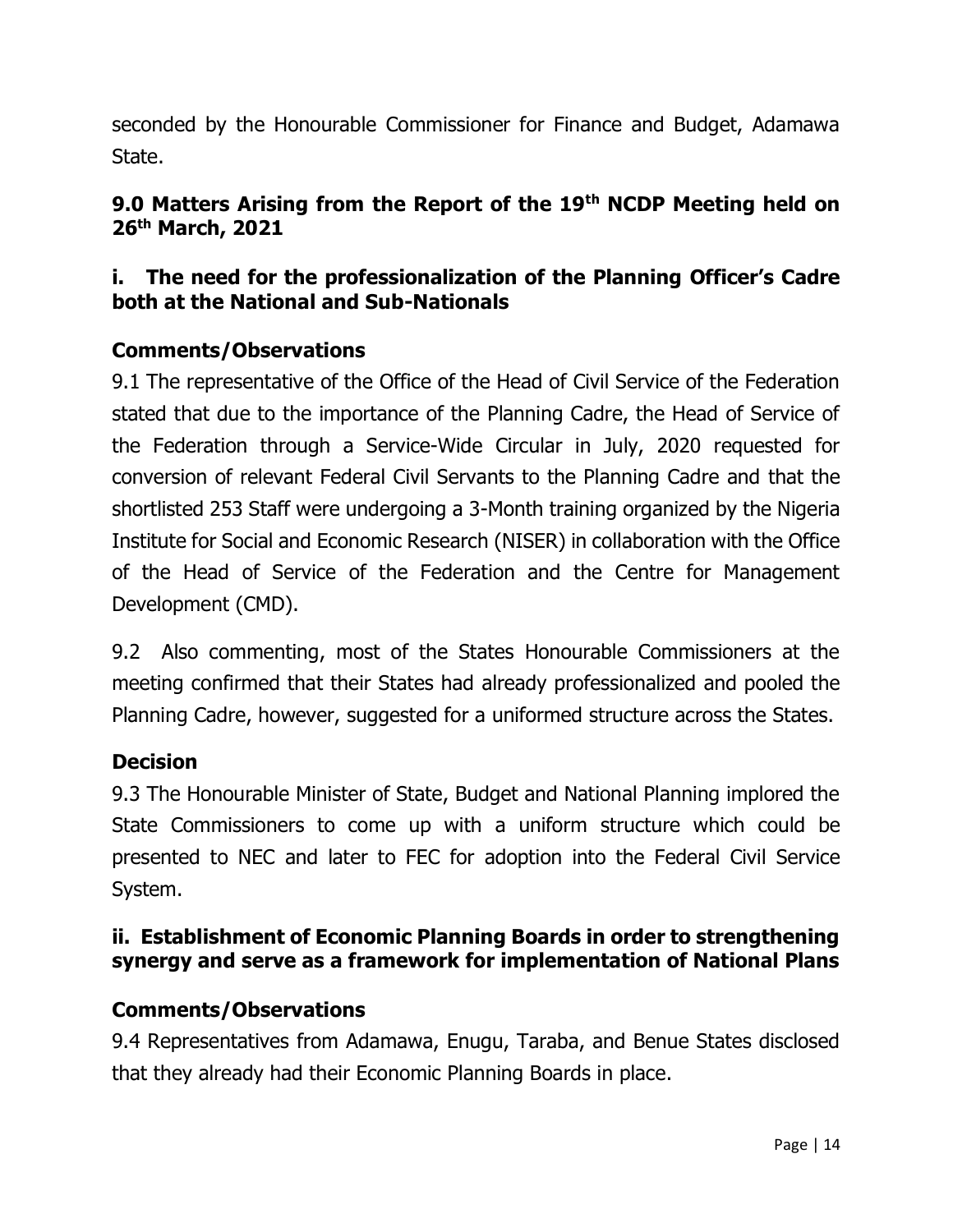#### **Decision**

9.5 The Honourable Minister of State, Budget and National Planning suggested that a Team should be constituted to carry out a SWOT Analysis on why most States were yet to set up their Economic Planning Boards in order to take a decision.

#### **iii. Need for States to recognise and integrate Local Government Areas into their Development Plans and Programmes**

#### **Comments/Observations**

9.6 The Permanent Secretary, Kaduna State Ministry of Budget and Economic Planning stated that the Kaduna State Government had already complied in line with the directive by integrating the Local Government into their current Development Plan. He also informed that the State had put in place a M&E framework to track the implementation of the State plan.

#### **Decision**

9.7 The HMSBNP stepped down the discussion to the Community of Practice (CoP) meeting where the Director, National Monitoring & Evaluation, Federal Ministry of Finance, Budget and National Planning would make a presentation on the subject.

#### **iv. States to adopt and evolve a common template and time-frame for the development of their Medium Term Plans**

#### **Comments/Observations**

9.8 All the States present at the meeting disclosed that their States had Medium Term Development Plans, but it was observed that those Plans were not in uniformity. Also commenting, the Director, Macroeconomic Analysis, Federal Ministry of Finance, Budget and National Planning implored the various State Governments to key into the Medium Term National Development Plan and the Nigeria Agenda 2050 that was being prepared by Federal Government, in collaboration with the States, Private Sector and other Stakeholders.

#### **Decision**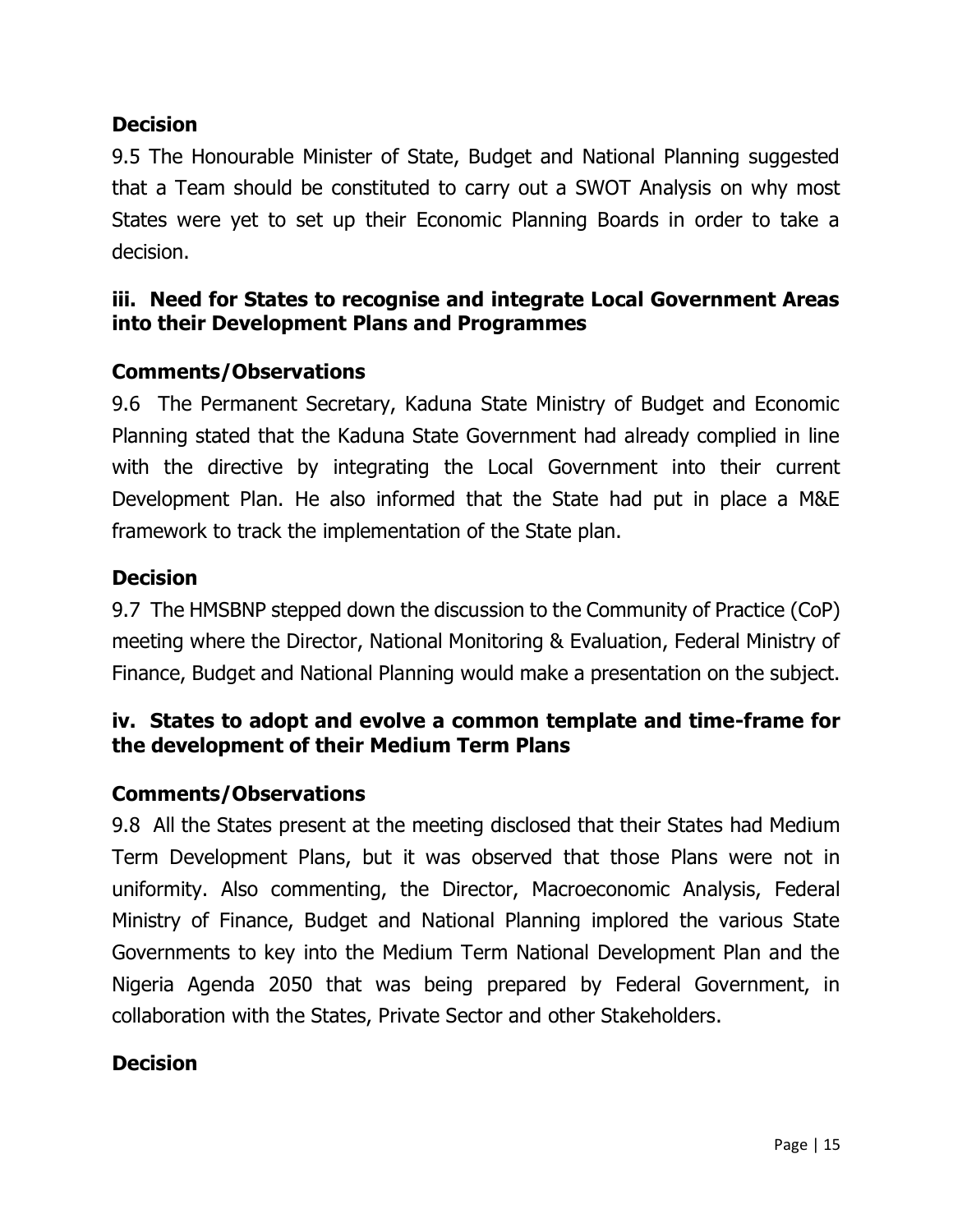9.9 The HMSBNP noted that there was no commonality in the various plans of the States. He further advised the States to align their plans with the MTNDP 2021- 2025 and the Agenda 2050.

#### **10.0 Presentation and Consideration of the Major Conclusions of the 20th Joint Planning Board Meeting held from Tuesday, 3rd – Wednesday, 4th August, 2021**

10.1 The Resolutions of the 20th Edition of the JPB meeting were presented by the Permanent Secretary, Budget and National Planning, Mrs. Olusola Idowu, and as follows:

1. The 20<sup>th</sup> edition of the Joint Planning Board (JPB) meeting organized by the Federal Ministry of Finance, Budget and National Planning (FMFBNP) in collaboration with the Borno State Government was held from the  $3<sup>rd</sup> - 4<sup>th</sup>$  of August, 2021 at the Multipurpose Hall, Government House, Maiduguri, Borno State. The theme of the meeting was**"Managing the Nigerian Economy for Sustainable Development in a Challenging Environment**".

2. The meeting was formally declared open by the Secretary to the Government of Borno State, Alhaji Usman Jidda Shuwa, fwc. The Permanent Secretary, Ministry of Finance, Budget and Economic Planning, Borno State, Hajia Maryam Shehu, fna, gave the Welcome Address while Mrs. Olusola O. Idowu, the Permanent Secretary, Budget & National Planning, Abuja and Chairman of the JPB gave the Opening Remarks virtually. Goodwill messages were received from the representatives of the United Nations' Resident and Humanitarian Coordinator; and the President, An-Ansar Foundation; and the Vice Chancellor, Federal University of Kashere, Gombe State. The Acting Director, Special Duties (FMFBNP), Dr. (Mrs.) Gloria K. Ahmed set the Agenda for the meeting.

3. The main objective of the meeting was for critical Stakeholders and delegates to deeply discuss on the best adoptable approaches towards the effective management of the nation's economy to foster equitable economic development across the States of the Federation. It was also an excellent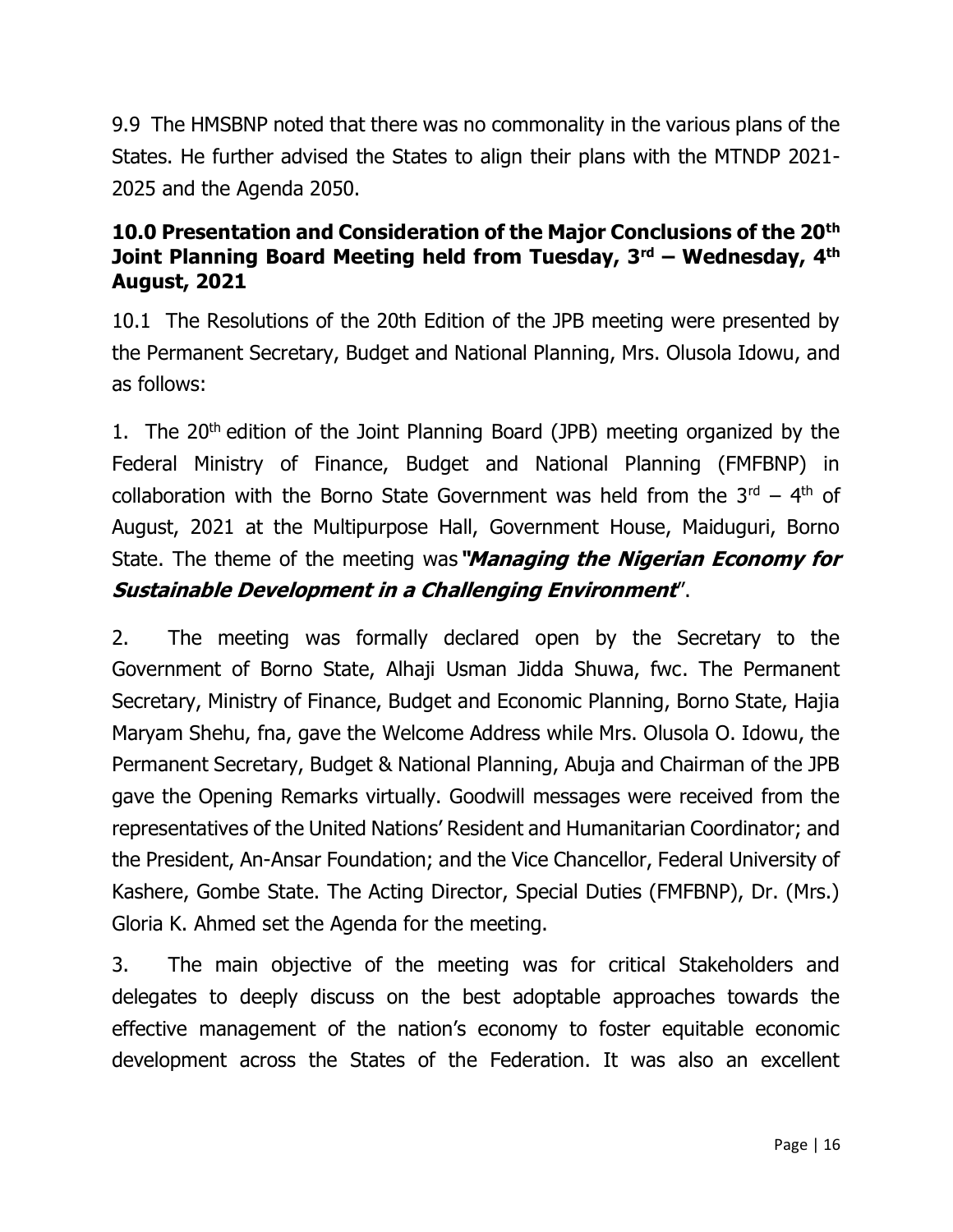opportunity for discussions on how to steer the ship of governance and meet the needs and aspirations of the citizenry amidst the turbulent socio-economic climate.

4. The meeting was structured into two (2) Technical Plenary Sessions, three (3) Parallel Sessions and two (2) Side Events though held in plenary. A total of fourteen (14) papers were presented by Resource Persons, including a lead paper on "**Managing the Nigerian Economy for Sustainable Development in a Challenging Environment**". The Technical Sessions focused on the following sub-themes:

- a) Tackling Humanitarian Challenges;
- b) Managing Insecurity in Nigeria;
- c) The Convid-19 Pandemic;
- d) Humanitarian Issue and Food Security: The Perspective of International Partners; and
- e) Empowering IDPs through Skill Acquisition for Self-Reliance and Economic Growth.

5. The JPB meeting was held as hybrid (physical and virtual). The participation at the meeting was impressive with 628 delegates participating (598 physically and 30 virtually) drawn from 21 States of the Federation and the FCT, namely: Adamawa, Anambra, Bauchi, Bayelsa, Benue, Borno, Delta, Enugu, Gombe, Kaduna, Kano, Katsina, Kebbi, Kogi, Nasarawa, Niger, Plateau, Sokoto, Taraba, Yobe and Zamfara were in attendance. Others in attendance included 13 State Commissioners, 21 State Permanent Secretaries, 44 Directors-General and Directors of Planning, Research & Statistics from the Federal and State Ministries, Departments and Agencies (MDAs), Representatives of Development Partners, Organized Private Sector, Academia, Civil Society Organizations and the Media.

6. Arising from exhaustive discussions and deliberations, delegates unanimously recommended the following:

■ Managing the Nigerian Economy for Sustainable Development in a **Challenging Environment**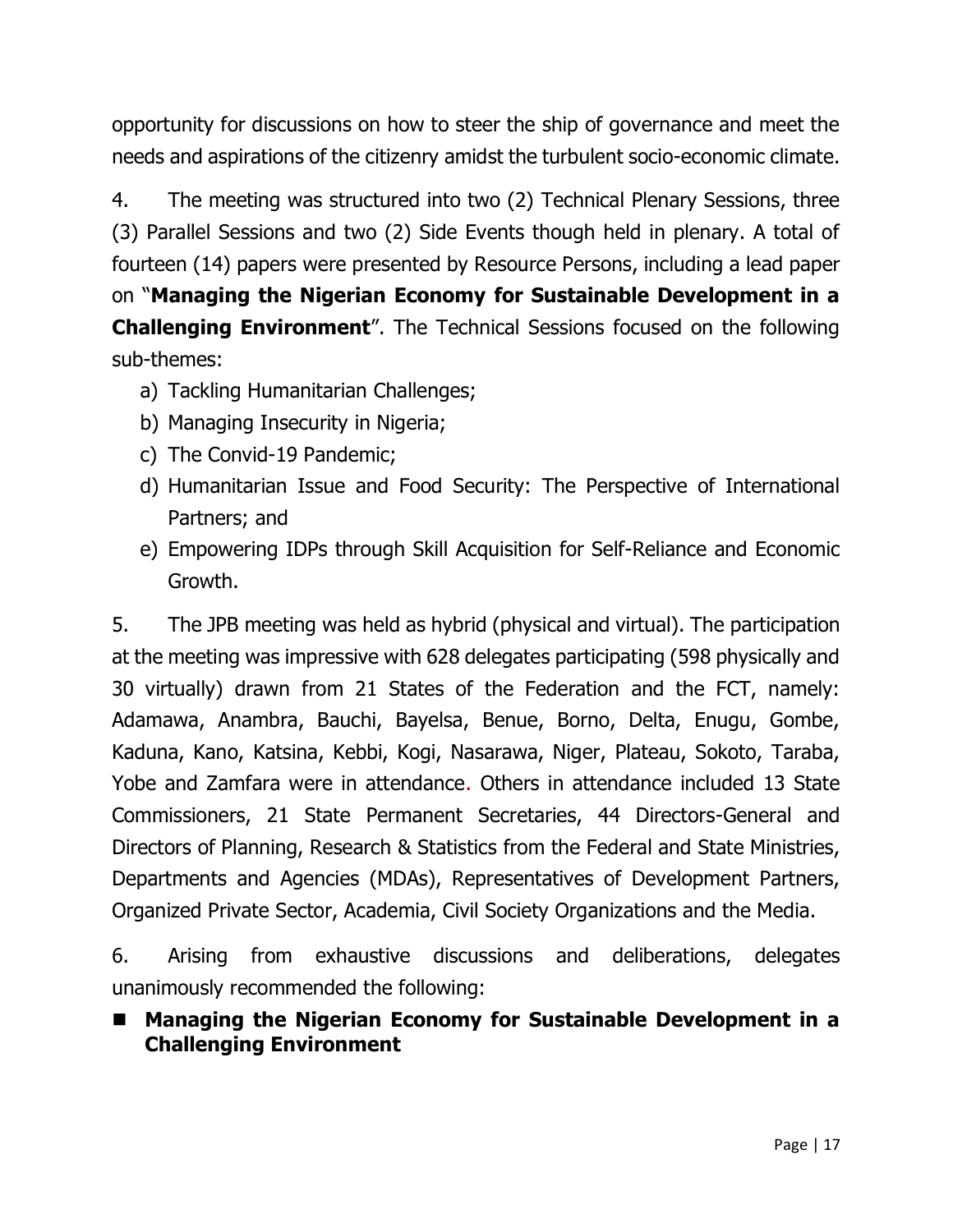- i. Factors hindering economic growth, employment, and support for businesses should be addressed at all levels of Government in order to achieve balanced and sustainable development in a changing environment;
- ii. States to objectively create and sustain growth poles as well as ascertain baselines of their current GDP and development in order to track progress; and
- iii. National and Sub-National Governments should create ecosystems based on the comparative advantage of different economic corridors as critical part of our national strategy.

# **Status Report on the Implementation of key Resolutions of the 19th Edition of the JPB/NCDP Meetings**

i. The JPB Secretariat should be strengthened to effectively track implementation of the key resolutions of the annual JPB/NCDP meetings and circulate the draft report to States for confirmation and validation of submissions within the period of 2-4 weeks before final report is produced.

# **Strategic Approach towards addressing Humanitarian Challenges in Nigeria**

- i. Humanitarian Programmes/ Interventions should be integrated into all aspects of governance for effectiveness and sustainability;
- ii. Both National and Sub-National Governments should engage the Youths in more productive ventures and enlightenment programmes for inclusiveness and reduce restiveness;
- iii. National and Sub-National Governments should facilitate a centralized coordination of interventions through the use of technology in order to ensure that every intervention reached its destination; and
- iv. States to adopt a regional approach in addressing issues around humanitarian crisis such as Almajiri practices, as well as, security challenges.

# **Security Challenges in Nigeria: Implications for Sustainable Economic Growth and Development**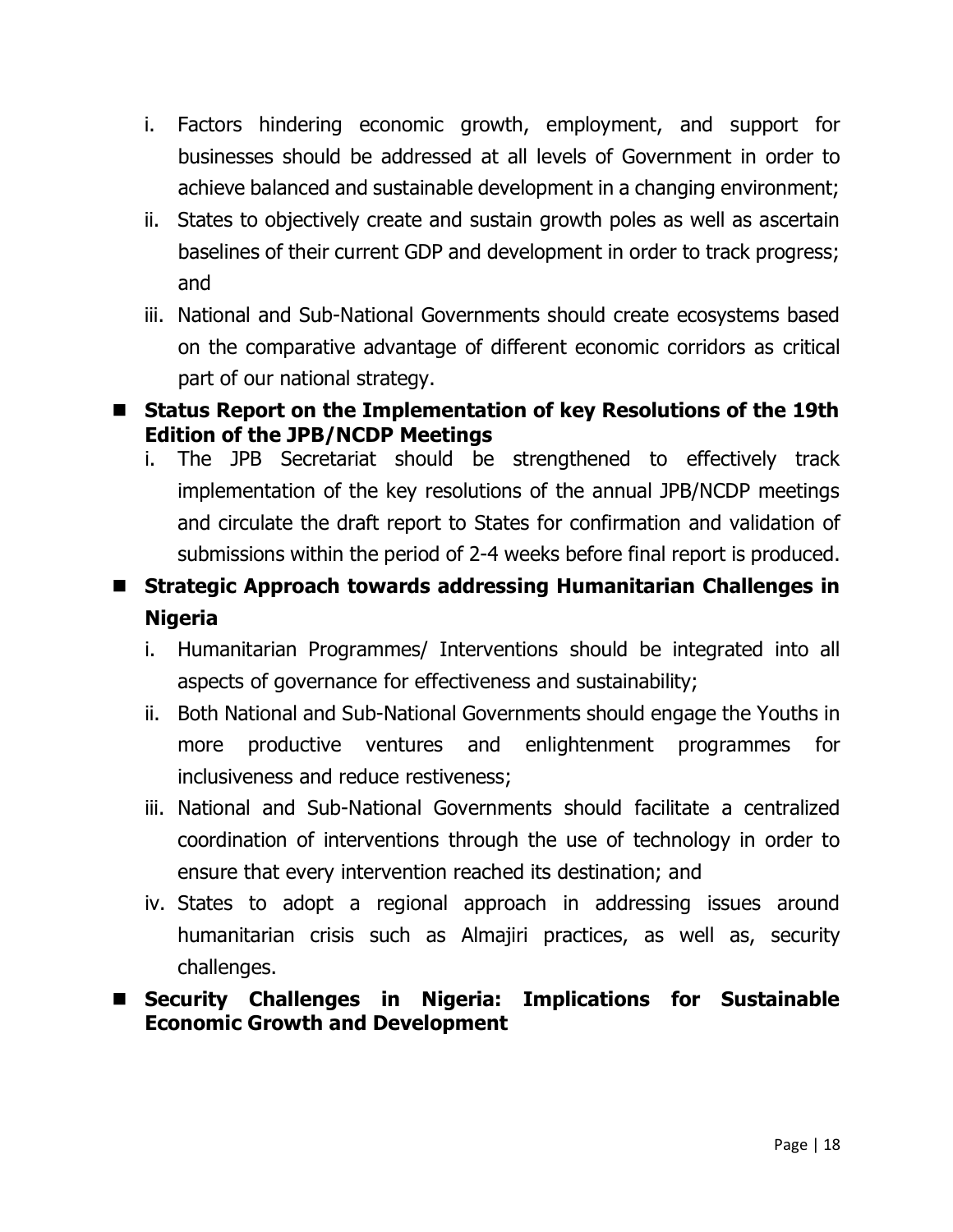i. The Federal Government to develop a strong and well-equipped Military and Paramilitary Forces, as well as, establish Armed Forest and Border Guards equipped with modern surveillance devices.

# **Managing Humanitarian Issues through the MTNDP 2021-2025 and Agenda 2050**

- i. Government at all levels should promote Micro-Small and Medium Enterprises (MSMEs), implementation of Disability Act, infrastructural development with focus on rural development, inclusive healthcare and education, access to resources to solve the lingering humanitarian issues in Nigeria; and
- ii. As a core goal of the MTNDP 2021-2025, States should adopt the principle of inclusiveness and openness in plan formulation and implementation that will provide lasting solutions to humanitarian crises in Nigeria.

# **Covid-19 Pandemic in Nigeria: Challenges and Opportunities for Economic Development**

- i. The CBN should continue to maintain stable foreign exchange rate, lower interest rate and encourage Commercial Banks to make funds available to the MSMEs for increased economic activities; and
- ii. Government at all levels should upgrade their health infrastructure especially at the primary healthcare level to support local manufacture of critical drugs/vaccines in order to cater for health needs of the populace.

# **Innovative Approaches, Methods and Tools for undertaking Monitoring & Evaluation process under challenging environment**

- i. States should strengthen their Result-Based M&E Systems as well as Management Information Systems (MIS) to promote accountability, transparency for enhance delivery of projects & programmes; and
- ii. States should reach out and collaborate with the National Bureau of Statistics (NBS) to build their capacity to generate reliable and efficient data for planning purposes.
- **Ensuring Food Security in Nigeria towards Sustainable Development**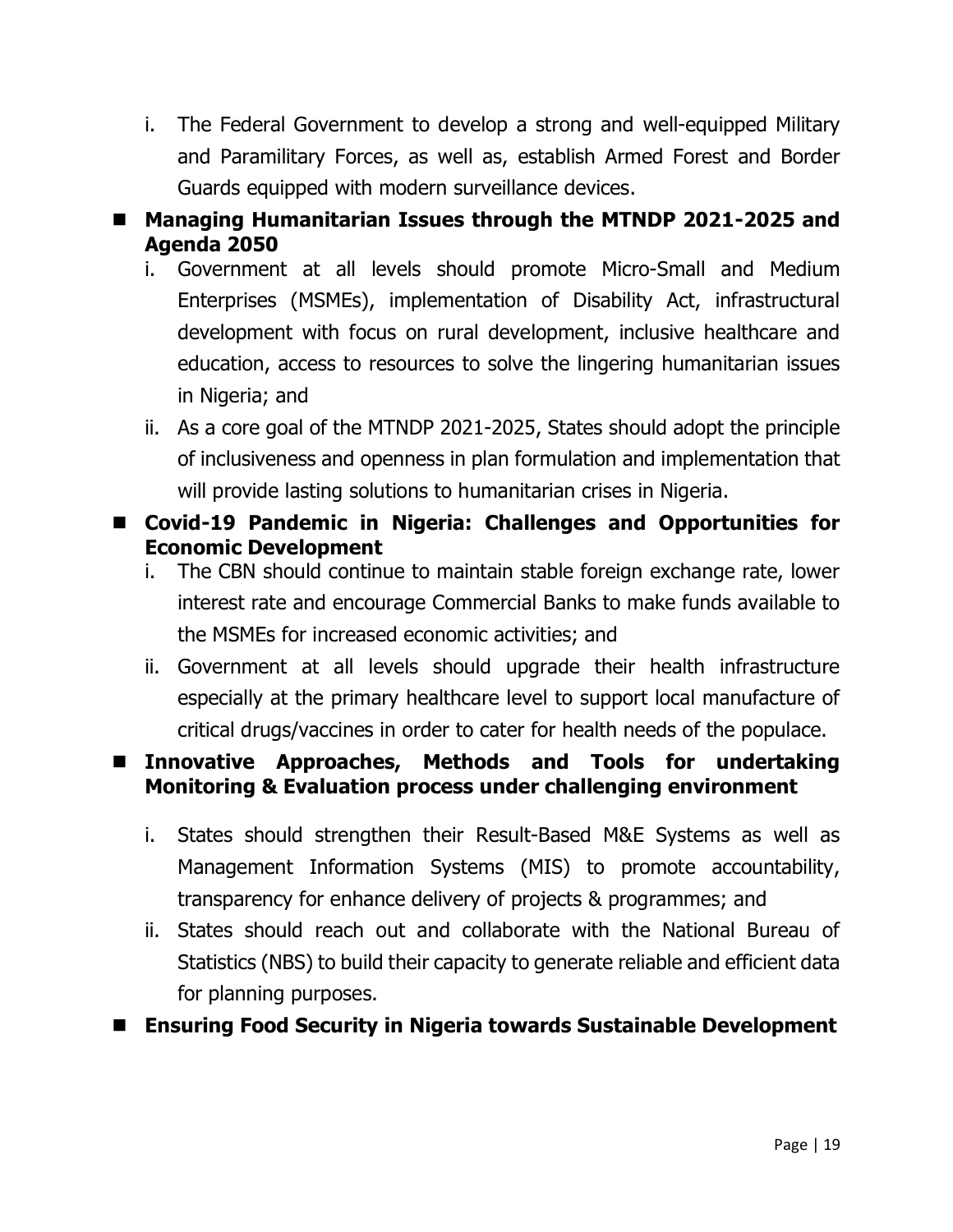- i. Federal and State Ggovernment should fully integrate Food Security and Nutrition in their programmes and ensure that households have access to social protection programmes;
- ii. National and Sub-National Government should encourage the use of mechanized farming methods by providing the required resources and creating enabling environment for food security;
- iii. States should ensure that at least 10 per cent of their annual budgets are dedicated to Agricultural development in line with the Malabo/ Maputo Declaration in order to accelerate national development and food security;
- iv. National and Sub-National Governments should make Agriculture more attractive to all Nigerians especially the Youths tthrough the provision of necessary incentives;
- v. National and Sub-National Government should ensure that farming inputs are channeled to the targeted beneficiaries; and
- vi. Government at all levels should encourage research into high yield crop species with short gestation periods resilient and consistent with climate change impacts.

# **Empowering Internally Displaced Persons (IDPs) through Skills Acquisition for Self-Reliance and Economic Growth**

- i. National and Sub-National Government should encourage enrollment into Polytechnics, Monotechnics and Technical Schools in order to produce highly skilled and competent manpower required by the public and private sector and for self-employment;
- ii. That States and Federal Ggovernment should focus on developing production and distribution chains for the goods already being produced by the IDPs to sustain their empowerment and be self-sufficient when they return to their host communities; and
- iii. National and Sub-National Governments should ensure that effective communication mechanism with the IDPs is put in place to ensure common understanding.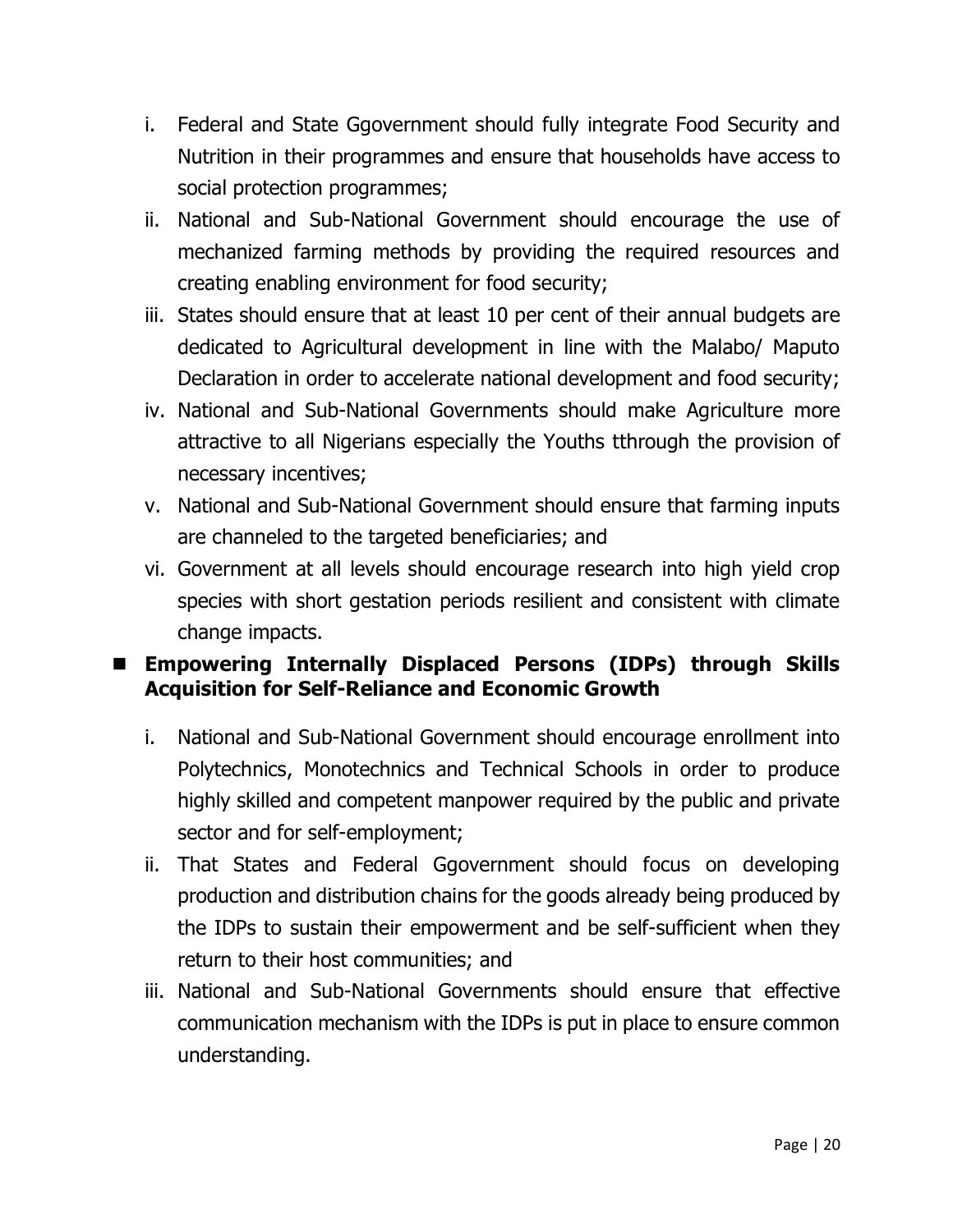- **Managing the Nigerian Economic Growth and Development in a challenging environment in the Humanitarian context**
	- i. Federal Government should facilitate the security of critical roads linking Borno State to Chad, Cameroun and Niger Republic to enhance commercial activities; and
	- ii. Government and NGOs should invest on core households' activities that generate income; such as farming, animal husbandry, fishing and handicraft as a livelihood alternative
- **Health and Economic Development: Epileptic in developing Countries, An issue in Nigeria and the Way Forward**
	- i. State and Local Governments should adhere to the National Governance Framework of health-led development policy in order to achieve the potential positive benefits of functional and effective health systems.

7. The motion for the adoption of the major conclusions of the JPB meeting was moved by the Executive Secretary, Enugu State Planning Commission and seconded by the Permanent Secretaries of Niger and Nasarawa States.

8. The delegates expressed appreciation and gratitude to the Federal Ministry of Finance, Budget and National Planning and the Borno State Government, as well as, all the Honourable Commissioners, Permanent Secretaries and all other participants for the successful hosting of the 20<sup>th</sup> edition of the JPB meeting.

9. Delegates resolved to recommend the outcome of the Board's 2-Day meeting to the National Council on Development Planning (NCDP) for consideration and endorsement.

# **11.0 Adoption of the JPB Resolutions by the NCDP**

11.1 The mmotion for the adoption of the Resolutions reached at the  $20<sup>th</sup>$  JPB meeting was moved by the Honourable Commissioner, Budget and Economic Planning, Gombe State and seconded by the Permanent Secretary for Budget and Economic Planning, Kaduna State.

# **12.0 Closing Remarks by the Honourable Minister of State, Budget and National Planning**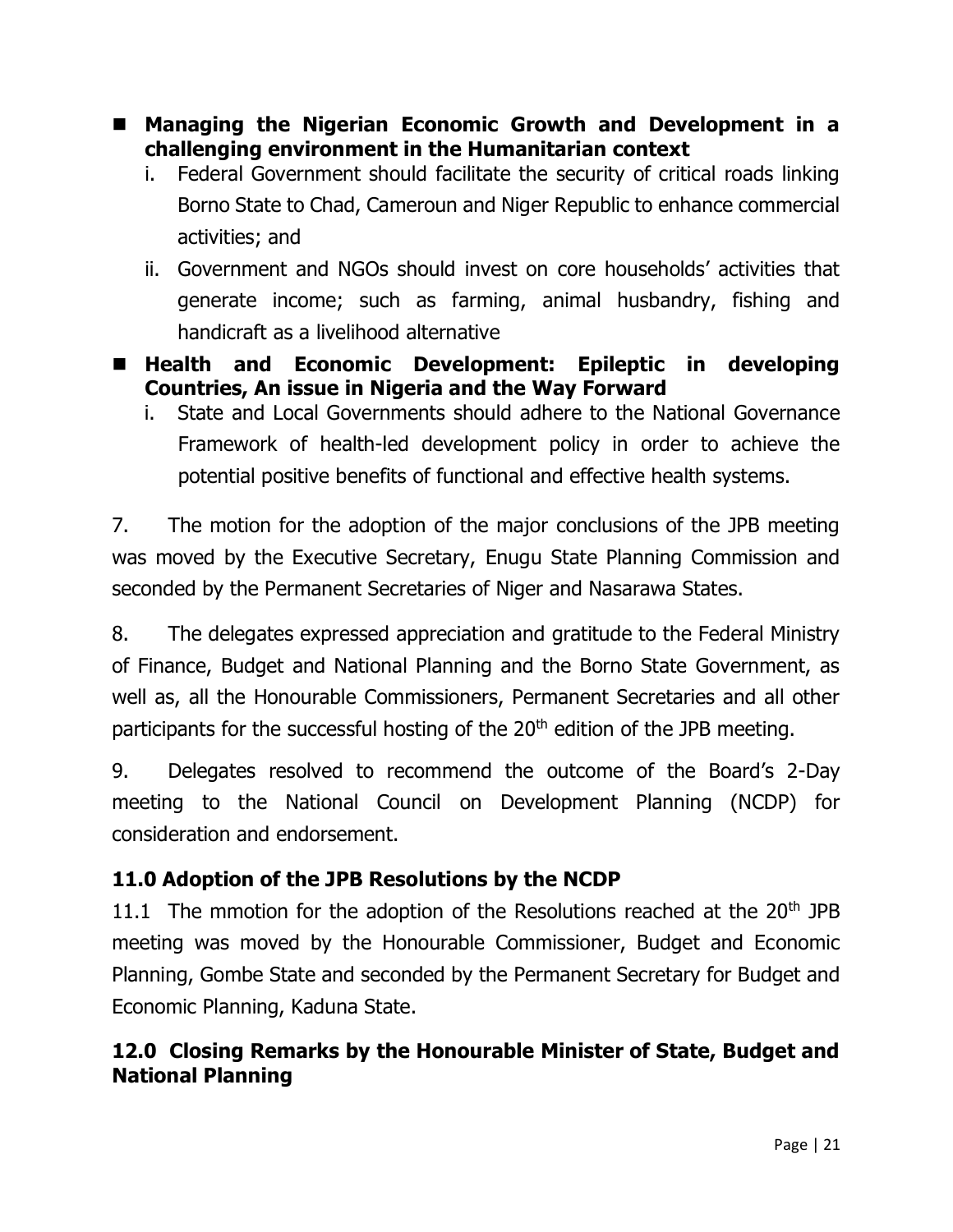12.1 The Honourable Minister of State, Budget and National Planning expressed gratitude to members for the serious levels of engagements for the 3 days' event. He promised that the outcomes of the deliberations would form the ground work towards setting up of a very robust, effective, and functional trans-economic implementation framework across the states of Federation and FCT to remodel Nigeria in assuming its rightful position in the global economic ecosystem.

12.2 He also appreciated the host of the  $20<sup>th</sup>$  edition of JPB/NCDP meetings – the Borno State Government for exceeding all expectations of hospitality which made the event a very memorable one.

12.3 Speaking further, he thanked the Presenters, Panellists and Discussants who took time to prepare the impressive papers which carefully tackled issues affecting the nation's developmental aspirations with the attendant alternatives in resolving them.

12.4 Continuing, he conveyed appreciation to the members of the Planning Committee and event organizers for the effort made in bringing together the gathering of like minds to brainstorm on contemporary economic issues in Nigeria. He also thanked the Management of the FMFBNP for providing support towards the successful hosting of the event despite the challenges of resource availability.

12.5 Concluding, the HMS-BNP expressed appreciation to the Vice President, Federal Republic of Nigeria, His Excellency, Prof. Yemi Osinbajo, SAN, for his continuous support and participation at the annual event.

# **13.0 Vote of thanks by the Permanent Secretary, Borno State Ministry of Finance and Economic Planning**

13.1 The Permanent Secretary, Borno State Ministry of Finance and Economic Planning expressed appreciation to the Executive Governor of Borno State for his immense support towards the successful hosting of the JPB/NCDP meeting in the State. She also thanked the Honourable Minister of State, the Permanent Secretary, BNP, and the team from the FMFBNP for working with them and supporting the Local Organising Committee to ensure the success of the meetings.